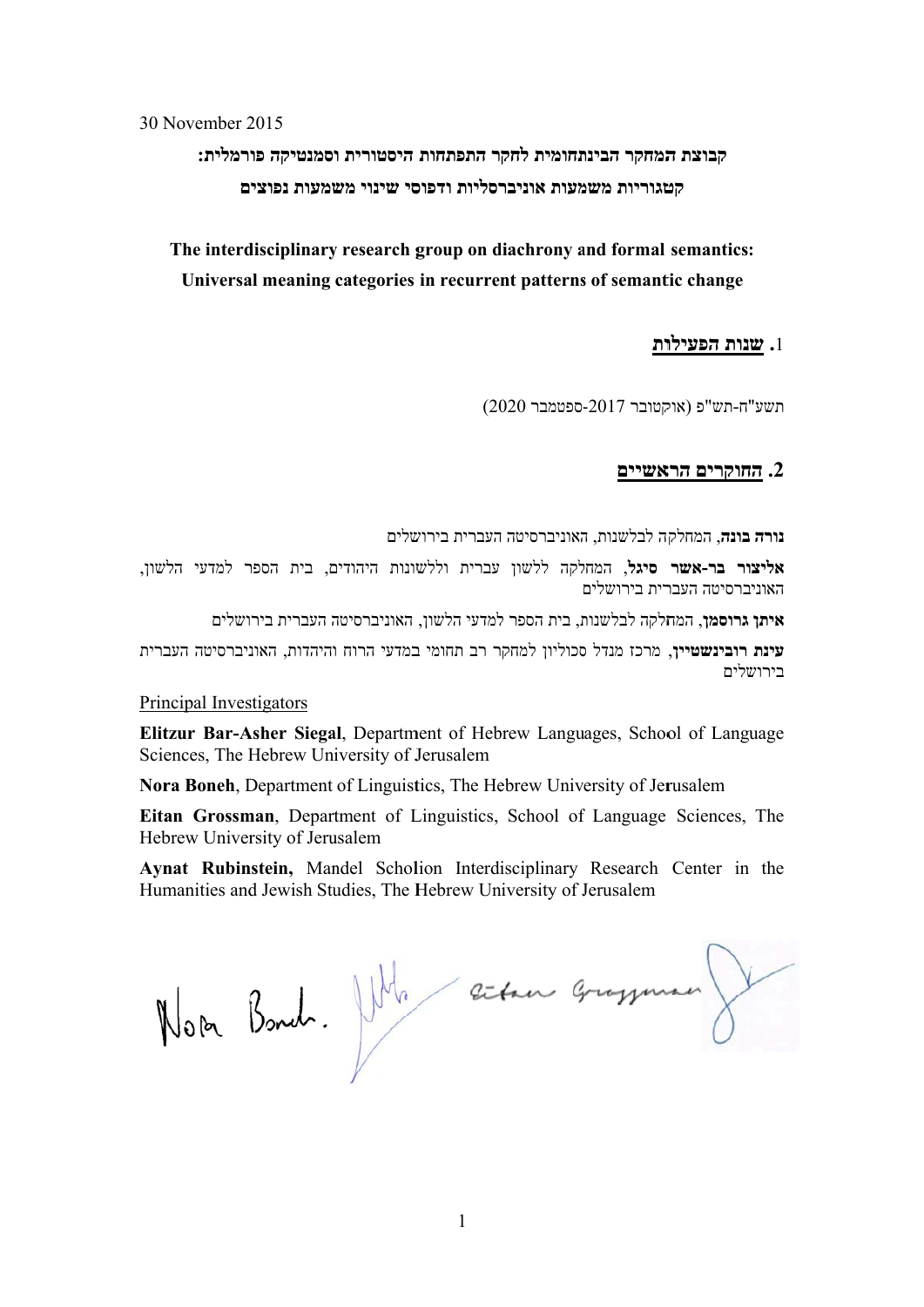### **.3 תקציר**

קבוצת המחקר מבקשת לקדם ולהרחיב את ההבנה של טבע השפה אנושית בעזרת שילוב של שני ענפי מחקר בבלשנות שעד כה טרם הוצע שילוב ביניהם: בלשנות היסטורית, העוסקת בשאלות איך שפות משתנות לאורך זמן ומהן הסיבות לשינויים אלו; וסמנטיקה פורמלית, החוקרת את המשמעות הלשונית. שני ענפי המחקר הללו התפתחו מתחומים אינטלקטואליים רחוקים: הראשון בא מהעולם הפילולוגי, ואילו השני מקורותיו נטועים בעולם הלוגיקה המתמטית. לפיכך אין זה פלא שתחומים אלו לא התחברו זה לזה באופן טבעי מבחינת מטרותיהם, שיטות העבודה ושאלות המחקר. במחצית השנייה של המאה ה20- חלה אמנם התקרבות בין התחומים בשאלות העוסקות בחקר שינויי משמעות וגרמטיקליזציה (התהליך המורכב שבו משמעויות דקדוקיות מתפתחות משמעויות לקסיקליות). חרף המאמצים הללו שינוי סמנטי עדיין אינו מובן כהלכה, וזאת לאור שלוש סיבות: 1) היעדר בחינת מקרי מבחן ממבחר גדול של שפות; 2) היעדר תיאוריה סמנטית מפורשת העומדת בבסיס הטענות לשינוי סמנטי; 3) הבנה מצומצמת של יחסי הגומלין המתקיימים בין סמנטיקה, פרגמטיקה ותחביר בשינוי לשוני.

תכליתה של קבוצת מחקר זו היא ליצור פרדיגמת מחקר שמשלימה את החוסר הזה. הקבוצה תעבוד בשיתוף פעולה ותבחן בשיטתיות כיצד בכוח שני התחומים - בלשנות היסטורית וסמנטיקה פורמלית - לתרום האחד לשני, מתוך שאיפה להסיק מסקנות על תכונותיהן של מגוון קטגוריות סמנטיות (כדוגמת שלילה, זמן, מודאליות), האוניברסליות שלהן, והמנגנונים העומדים מאחורי הדפוסים המצויים בשינויי המשמעות לאורך זמן הנשנים בתולדות השפות.

לאור זאת, המטרה של הקבוצה המוצעת היא כפולה: 1) לבחון השערות בנוגע למניעים של שינויים סמנטיים והאילוצים הפועלים על סוג שינוי זה; 2) לחקור באיזו מידה שינוי לשוני נוסך אור על טבען של קטגוריות סמנטיות סינכרוניות.

קבוצת המחקר תהיה פורום לשיתוף פעולה בין סמנטיקאים, בלשנים היסטוריים, טיפולוגים, בלשנים תיאורטיים ופילולוגים. השפות שייבחנו כוללות גם שפות מודרניות וגם שפות עתיקות ממספר משפחות נפרדות: שפות שמיות (עברית, ערבית, ארמית, אכדית), מצרית עתיקה וקופטית, שפות רומאניות (למשל, צרפתית, ספרדית, רומנית), שפות גרמאניות (אנגלית, יידיש), שפות אוסטרונזיות (אינדונזית, מיננגקבו). חברי הקבוצה מתמחים בשפות הללו, ואלו הן שפות המתועדות לאורך תקופה ארוכה, כך שאפשר לבחון בדייקנות את ההיסטוריה שלהן. באופן ספציפי, לשפות המצריות והשמיות יש 4500 שנה של תיעוד. מגוון שפות זה יכול להתרחב בהתאם לתלמידי המחקר שיצטרפו לפרויקט.

מבחינה מתודולוגית, הקבוצה תשתמש בשיטות הבאות: 1) ארגז הכלים של הבלשנות התיאורטית, כלומר שיטות אנליטיות של סמנטיקה פורמלית, פרגמטיקה ותחביר, לצד המתודות העדכניות בחקר הבלשנות ההיסטורית; 2) קורפוסים דיאכרוניים שבאמצעותם ייאספו נתונים בנוגע לאורך כל ההיסטוריה של השפות המתועדות; 3) השוואה טיפולוגית המבקשת לנסח הכללות סינכרוניות על התפוצה של מבנים לשוניים בשפות העולם, ובכך מאפשרת לנסח השערות על אודות תהליכי השינוי שהביאו למבנים המתוארים; 4) סמנטיקה ופרגמטיקה ניסויית, תחום הנמצא בחיתוליו, ודרכו בלשנים חותרים להציג מודל של סוגי המצבים שמשוער שהם האחראים לשינויים בלשון.

המחקר המדובר מבקש לעצב מתודולוגיה חדשה בחקר השפה. אנו סמוכים ובטוחים שלהצעת המחקר שלנו יש מקום טבעי בשערי סכוליון.

 $\overline{2}$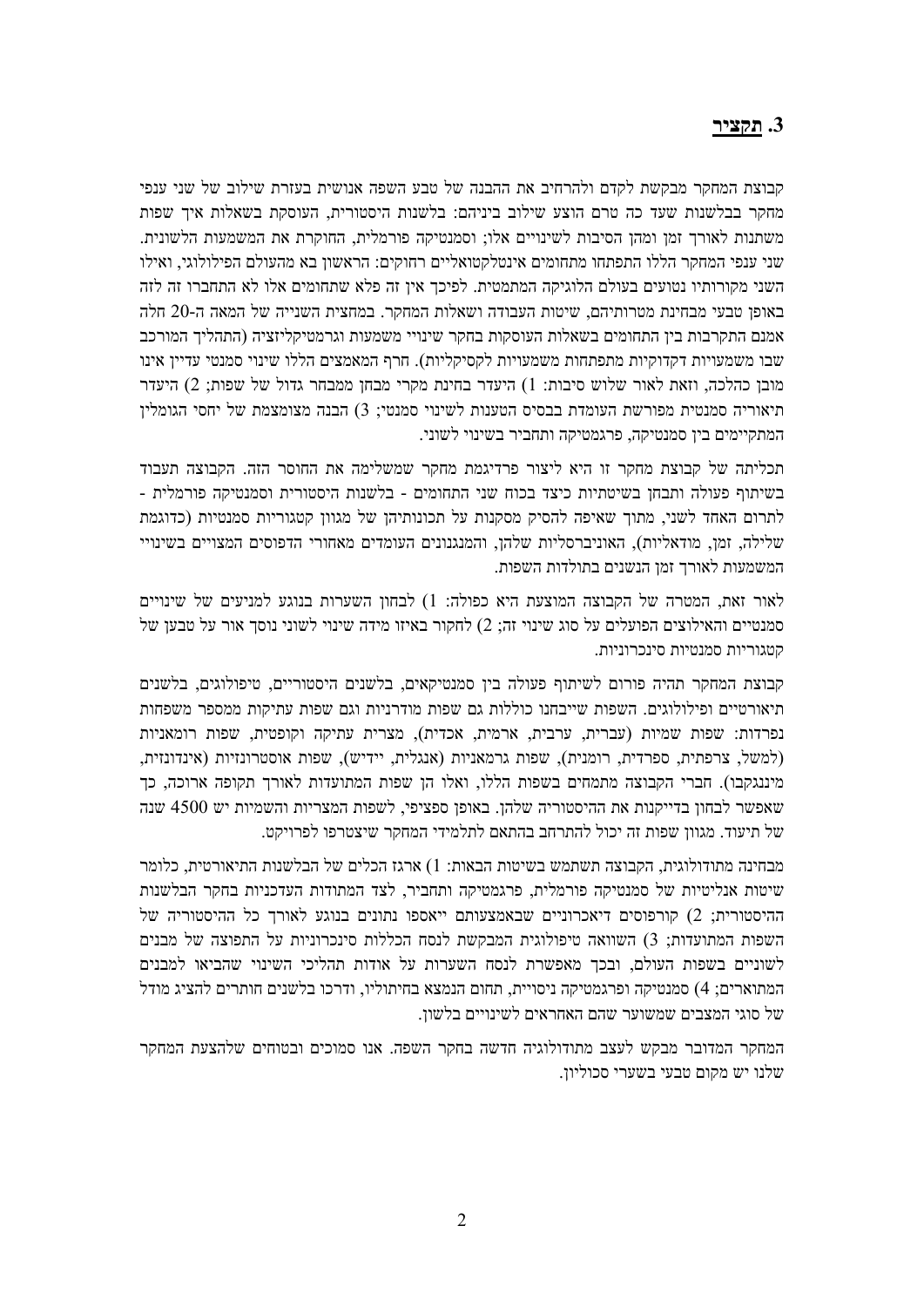### Abstract

The proposed research group sets out to better our understanding of natural language by combining two areas of linguistic research that have not been integrated so far: **historical linguistics**, the study of how and why languages change over time, and **formal semantics**, the study of linguistic meaning. These two subfields have developed from remote intellectual disciplines, the former from the philological world, and the latter from mathematical logic. Rooted in such different backgrounds, these two subfields of linguistics do not naturally converge in terms of their goals, methodologies, and research questions. These subfields of linguistics have drawn closer in the second half of the  $20<sup>th</sup>$ century in the study of semantic change in grammaticalization, i.e., the complex process through which grammatical meanings develop from lexical meanings. Despite these endeavors semantic change is still poorly understood, primarily due to three factors: (1) a lack of in depth case studies from a wide range of languages; (2) a lack of an explicit theory of semantics underlying claims about semantic change; and (3) a poor understanding of the relationship between semantics, pragmatics, and syntax in language change.

Our proposed research group sets out to create a research paradigm that will fill this gap. The group will jointly explore in a systematic manner how studies in historical linguistics and in semantics can contribute to one another, in an attempt to draw conclusions about the properties of a variety of semantic categories (e.g. negation, temporality, modality), their universality, and the mechanisms underlying recurring shifts in meanings over time, or paths of semantic change, within these categories.

Therefore, the goal of the proposed group is twofold: first, to formulate and test hypotheses about the motivations for and constraints on semantic change; and second, to investigate the extent to which language change sheds light on the nature of synchronic semantic categories.

The research group will be a forum for collaboration between semanticists, historical linguists, typologists, theoreticians, and philologists. The languages under investigation will include both modern and ancient languages, from a number of distinct language families: Semitic (in particular, Hebrew, Arabic, Aramaic, and Akkadian), Ancient Egyptian-Coptic, Romance (e.g., French, Spanish, Romanian), Germanic (e.g., English, Yiddish), Austronesian (e.g., Indonesian, Minangkabau). The group members have research expertise in these languages, which, importantly, have a documented historical record that allows study of language change. In particular, Semitic and Egyptian give us a historical perspective of 4500 years of documented texts. Other languages may be added, depending on the research students that will take part in the group's work.

In terms of methodology, the group will employ (i) the toolbox of theoretical linguistics, i.e., the analytical methods provided by contemporary semantics, pragmatics, and syntax, and in addition updated methodologies in historical linguistics (ii) diachronic corpora in order to collect data from historically documented languages; (iii) cross-linguistic comparison (i.e., linguistic typology), which provides inductively valid statements about the distribution of synchronic structures in the world's languages, and thereby, by inference, hypotheses about the distribution of the processes of change that gave rise to the structures; (iv) experimental semantics and pragmatics, which are nascent fields that allow linguists to model, to an extent, the kinds of situations we think are implicated in language change.

The proposed research aims at shaping a new methodology of linguistic investigation. We are confident that this kind of research can find a natural home at Scholion.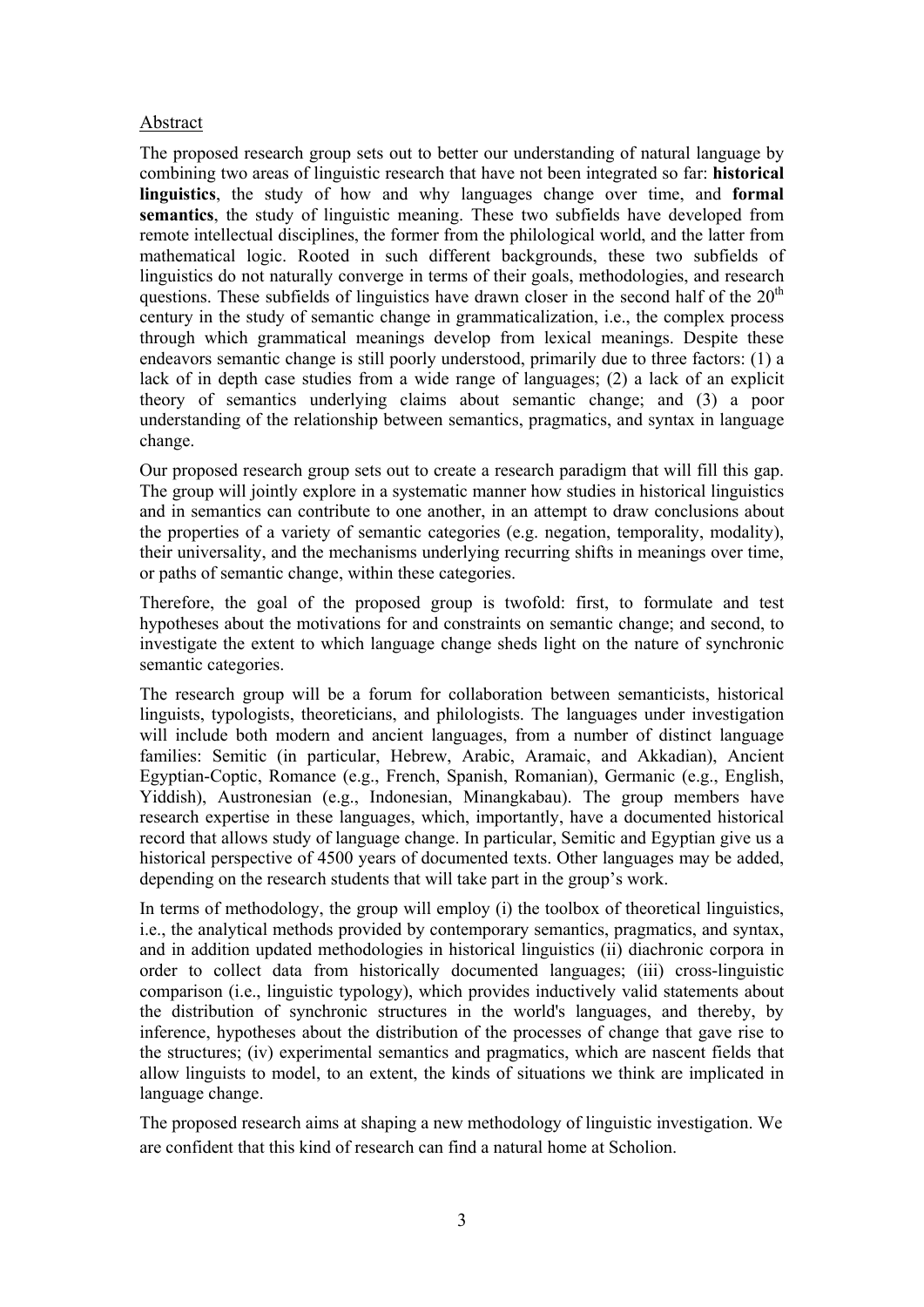## **4. Detailed description**

### **4.1. Definition of the topic**

The current project sets out to improve our understanding of natural language by combining the subfields of historical linguistics and formal semantics.

 Concretely, we propose to jointly explore how studies in historical linguistics and in semantics can contribute to one another, in an attempt to draw conclusions about the properties of a variety of semantic categories, their universality, and the mechanisms underlying recurring shifts in meanings, or paths of *semantic change*, within these categories.

 Historical linguistics is the branch of linguistics that studies how languages change over time. Its main goal is to describe documented changes in particular languages and to provide explanatory accounts of regularities of change across languages. Semantics, in contrast, focuses on the meaning of linguistic expressions. Formal semantics, more specifically, seeks to provide representations for every linguistic expression and to capture its logical relations to other expressions, explaining – step by step – how the meanings of complex expressions are derived from the meanings of their component parts.

 As will become clear below, scholars from the two subfields have different approaches to how languages should be studied and therefore rarely communicate in their scientific work. The purpose of the proposed research group is to bridge this divide. We believe that semantics and historical studies of language can greatly benefit from each other and wish to establish communication between scholars working in these seemingly distant domains. Concretely, it is our goal to first understand:

- (i) How historical evidence may shed light on understanding universal semantic properties of language;
- (ii) How universal semantic properties of language may stand behind specific developments in the history of individual languages.

Our interdisciplinary perspective will in turn, we hope, shed light on central questions in each of the two subfields:

- (i) In semantics: what are the cross-linguistic universals of semantic primitives?
- (ii) In historical linguistics: can we identify universal paths of change, or are changes simply accidents of a particular constellation of place, time, and interlocutors?

Our main focus of research will be what motivates – or constrains – semantic change. Is it something about the inherent semantics of linguistic expressions, or does meaning change because of the ways in which linguistic expressions are used in discourse? In this investigation it will also be crucial to understand the nature of the interaction between semantics and other aspects of language and communication, in particular, syntax (the structure, or form, of linguistic elements) and pragmatics (language use).

 Coming from different backgrounds, as some of us work in formal (i.e., generative) linguistics and others work mainly in historical linguistics, it is our hope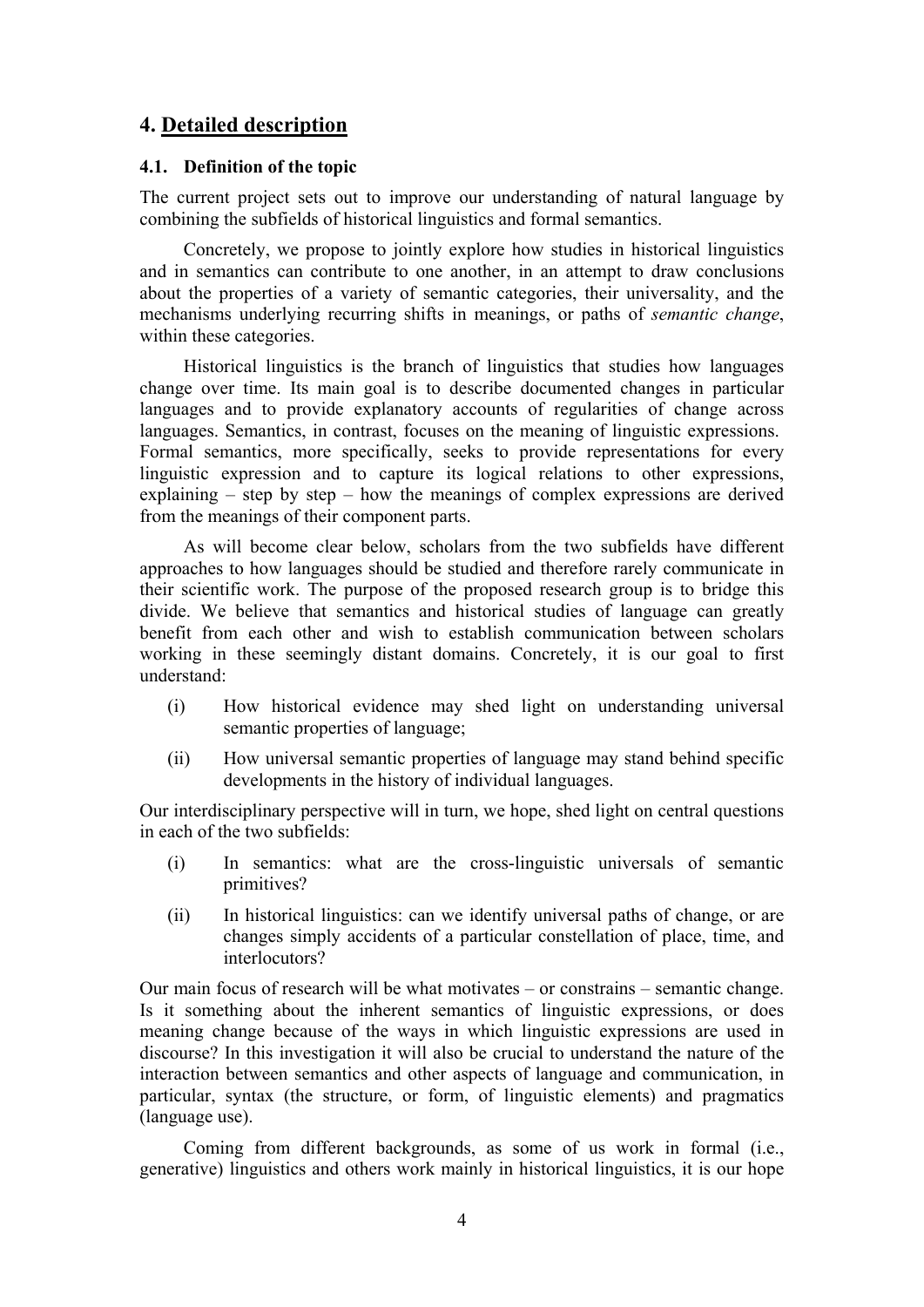that our small community of relatively young scholars will set an example of collaboration between the study of language change and formal semantics of natural language. In the three years of joint work at Scholion, we wish to set the foundations for joint studies that may last for many years, with the potential of distinguishing the linguistic community of the Hebrew University in the international linguistic arena. We believe that the particular research profiles of the scholars involved place us in a unique position to put our mark on this emerging domain of inquiry.

#### **4.2. Scientific background**

Historically, formal semantics and historical linguistics, nowadays two sub-disciplines within linguistics, developed from remote intellectual fields.

Historical linguistics developed out of the philological world. Scholars of ancient texts in the early decades of the  $19<sup>th</sup>$  century sought to map the genealogical relationships between ancient languages. They had, therefore, to develop a methodology to account for how languages evolve over time. The Neo-grammarians*,* who pioneered the methods of historical linguistics, moreover held a positivist approach according to which the object of linguistic inquiry should be the forms of linguistic expressions and not their (semantic) content. As a consequence, research in this tradition tends to explore sound change, change in grammatical forms, and syntactic changes. In the domain of meaning, relatively little has been done. Studies focused primarily on lexical change: changes in the meanings of words, parts of words, and larger expressions. Historical linguistics in the Neo-grammarian tradition, accordingly, focused on properties of individual languages and did not seek to attain generalizations pertaining to general mechanisms of change (see, for example, Hock 1991) or universal categories that hold across languages.

 In contrast, formal semantics began at the end of the 19th century, with the enterprise of the German mathematician Gottlob Frege, to set the foundations of mathematics on logic. For this purpose, he proposed a new formal way to represent the meaning of propositions. Logic, by its nature, is universal. Accordingly, formal semanticists, in their examination of meaning, aim at understanding the universal logical representation of linguistic expressions in different languages. After the Chomskyan turn that brought formal methods into syntax, the logician Richard Montague proposed a formal approach to semantics that assumes a systematic relation between syntax and semantics. In this approach, natural language is a formal language in the same sense that predicate logic is a formal language. The important feature of the theory is its adherence to the principle of compositionality—that is, the meaning of the whole (e.g., the sentence) is a function of the meanings of its parts (e.g., noun and verb phrases) and their mode of syntactic combination. Naturally, semanticists who hold similar assumptions consider only synchronic data and do not look into the diachrony of the languages they study.

 Coming from such different backgrounds, these two subfields of linguistics do not naturally converge in terms of their goals, methodologies, and research questions. However, it is possible to see various ways in which they can draw closer; and indeed, they have. The study of semantic change has evolved, since the second half of the  $20<sup>th</sup>$ century, as an important subfield of historical linguistics, with works that deal explicitly with semantic change in grammaticalization, i.e., the complex process through which grammatical meanings develop from lexical meanings (Bybee et al.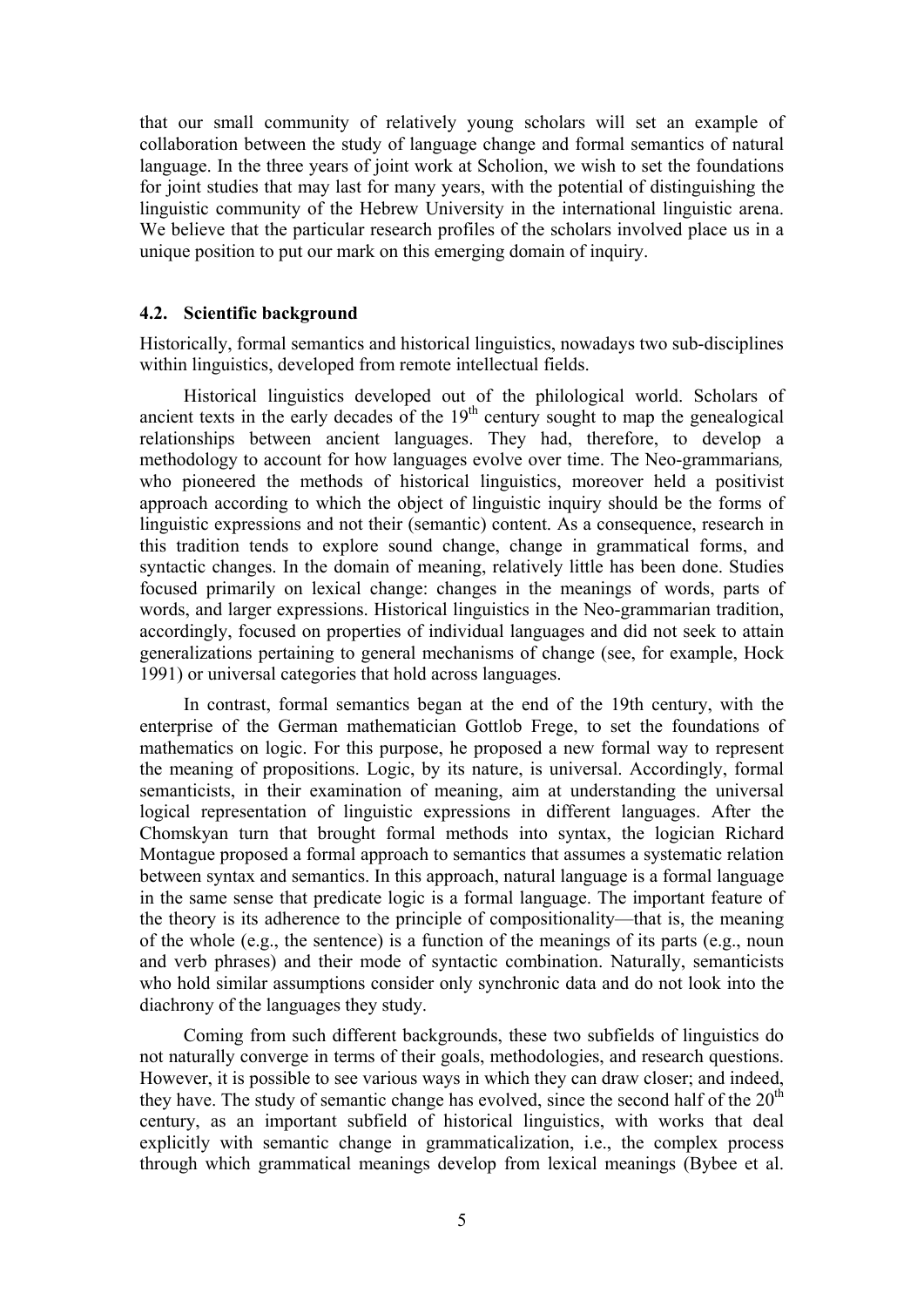1994, Hopper & Traugott 2003, Narrog & Heine 2011). This research tradition has turned up a large body of data regarding cross-linguistically recurrent patterns of language change. Concomitantly, an interest in recurring patterns of semantic generalizations across languages – semantic universals – has emerged from crosslinguistic research in formal semantics. In the domain of grammaticalization, numerous regularities of change have been identified, and several hard-won insights have been gained: first, there are cross-linguistically recurrent "pathways" of change; second, semantic change often goes hand in hand with phonological and morphosyntactic change.

However, in order to get at the nitty-gritty of what is actually changing semantically and how this change can plausibly be explained, theories of semantic change can only be developed on the basis of a firm theory of semantics and the semantics-pragmatics division of labor (Eckardt 2009, Grossman & Polis 2014, Traugott & Dasher 2002). Existing theories most often rely on a naïve semantic analysis, and it is therefore only natural to examine whether tools from formal semantics can play a role in grounding the intuitions of historical linguists that 'meaning' is what has undergone change.

**The genuine contribution that our research group proposes to make lies here: If the broader question at stake is what constrains or shapes change (i.e.**  *how* **meaning changes), then it is first of all crucial to determine** *what* **changes, or in other words, what are universal properties of semantic categories that stand the course of time.** In order to do so, we examine whether considerations of development that took place in specific languages affect the semantic analysis of a given semantic phenomenon. In so doing, we will explore whether the history of a language can be relevant to the study of its semantics. For example, if we discover that a certain development affected certain grammatical categories in a language and was blocked in others, it may tell us something about these categories; if we know the historical origin of a certain form that functions at present in a peculiar semantic way, it is worth examining whether its origin reveals something about its current function.

#### **4.3. Research plan and interactive activity**

The research group will be a forum for collaboration between semanticists, historical linguists, typologists, theoreticians, and philologists. The project concerns several subfields of linguistic inquiry in that historical linguists and philologists as well as, potentially, corpus linguists and experimentalists interact to understand the possible range of motivations of and constraints on language change. The languages under investigation will include both modern and ancient languages, from a number of distinct language families: Semitic (in particular, Hebrew, Arabic, Aramaic, and Akkadian), Ancient Egyptian-Coptic, Romance (e.g., French, Spanish, Romanian), Germanic (e.g., English, Yiddish), Austronesian (e.g., Indonesian, Minangkabau). These are languages in which the group members have research expertise and which, importantly, have a documented historical record that allows study of language change. In particular, Semitic and Egyptian give us a historical perspective of 4500 years of documented texts, with Semitic branching into many dialects that may be explored for the purposes of the group. Other languages may be added, depending on the research students that will take part in the group's work.

 Over the course of three years we intend (I) to create a 'baseline' of shared knowledge of contemporary semantic and historical linguistic theories, (II) to conduct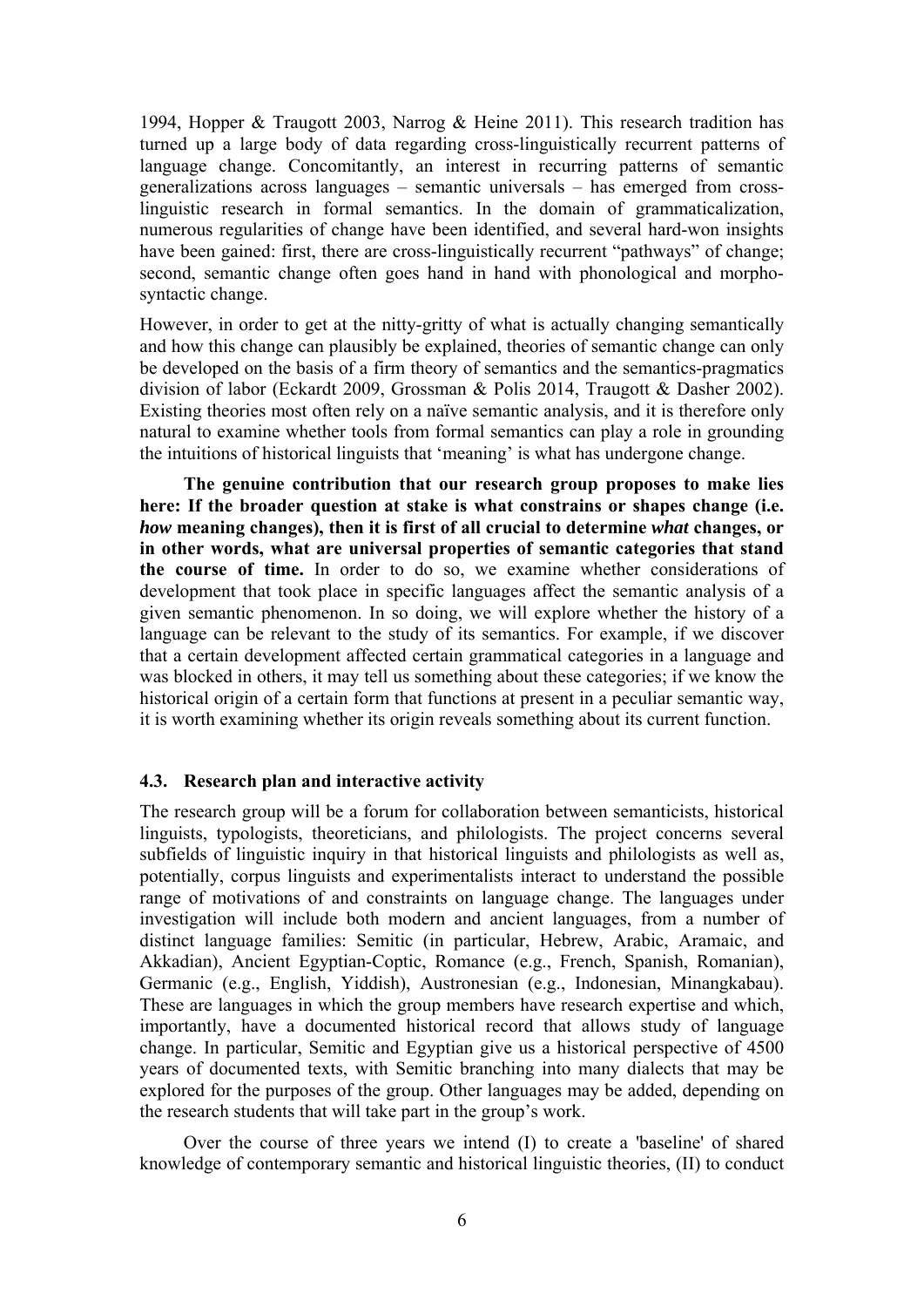a number of case studies investigating the role of formal semantics in historical change, and on the basis of these case studies (III) to formulate and test hypotheses regarding recurrent patterns of change and the ways in which syntactic and pragmatic factors are implicated in shaping them.

 One or two PIs will lead the investigation of each case study, as detailed below. They will be responsible for introducing all members of the group to the state of the art in research on the topic, from both the formal and the historical literature. In line with the goals of our project, cases will be examined to uncover where a semantic analysis can help provide a better understanding of the historical change, and where the history of given languages can provide a better understanding of the relevant semantic phenomenon. The case studies range over a variety of central conceptual categories that are encoded in the grammar of natural language, including, but not limited to: Negation (Elitzur Bar-Asher Siegal & Aynat Rubinstein); Temporality (Nora Boneh & Eitan Grossman); Modality (Eitan Grossman & Aynat Rubinstein); Reciprocals (Elitzur Bar-Asher Siegal & Aynat Rubinstein); Possession (Elitzur Bar-Asher Siegal & Nora Boneh).

Three representative cases are presented in what follows.<sup>1</sup>

#### a) **Reciprocals**

Reciprocal constructions are often defined as grammatical means for encoding symmetric relations: a relation, like hugging, in which there are two participants A and B, and both A stands in the relation to B and B does to A (Lichtenberk 1985:21, Kemmer 1993:102, Nedjalkov 2007a:6). Reciprocal constructions have received much attention over the last decade, especially within the typological literature (the five volumes of the seminal typological study by Nedjalkov in 2007; Frajzyngier and Curl 2000 and König and Gast 2008, and the following articles: König and Kokutani 2006, Evans *et al.* 2007 and Wierzbicka 2009). They have also received much attention in the formal syntactic literature (Dougherty 1970, 1974, Chomsky 1973, Belletti 1982 and Heim *et al.* 1991) and in the formal semantic literature (Dougherty 1974, Langendoen 1978, Higginbotham 1980, Lichtenberk 1985, Williams 1991, Beck 2001, Filip and Carlson 2001, **Rubinstein 2009**, Winter and Sabato 2012).

Despite an abundance of information, few studies have focused on the diachronic aspects of how reciprocal constructions develop. Some exceptions are Heine and Miyashita (2008), Maslova (2008), Plank (2008), Vezzosi (2010) and Haas (2010). **Bar-Asher Siegal (2011, 2012 and 2014a 2014b)** has studied the evolution of some pronominal constructions from nominal expressions in the Semitic languages.

In this project we focus on a specific puzzle regarding these constructions: It has been repeatedly noted that cross-linguistically the same expressions that encode symmetric relations (e.g., *each other*) express other relations where strong reciprocity is impossible (Fiengo & Lasnik 1973, Dougherty 1974, Lichtenberk 1985, Dalrymple et al. 1998, Williams 1991, Beck 2001, Haas 2010, Evans et al. 2011). For example, the sentence *They were hiding behind each other* does not express a symmetric relation (if person A is behind B, B cannot be behind A). Typological discussions begin with prototypical symmetric relations and examine which constructions denote them (Lichtenberk 1985, Kemmer 1993) and consequently consider their usage in asymmetric relations as an "extended use of a

 $1$  Contributions by members of the proposed research group are marked in bold face.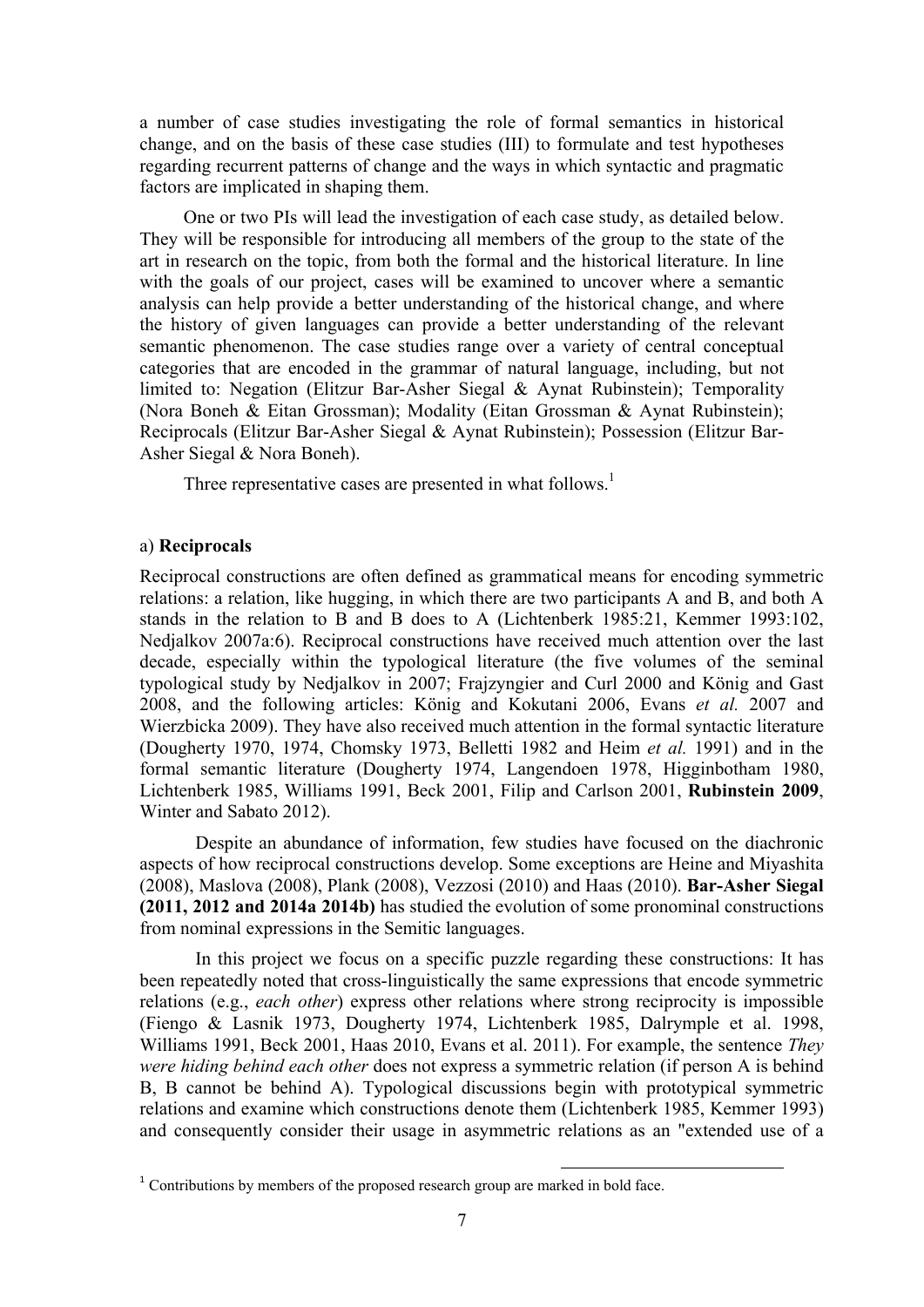reciprocal marker" (Nedjalkov 2007a: 9). Based on an examination of the entire range of functions that these constructions fulfill across languages, we would like to pursue the opposite position: that symmetric meanings of reciprocals are an "extended use" of a construction that does not encode symmetry. It is a matter of fact that *most* of the constructions that denote reciprocal constructions do not contain quantifiers (like *each*) or anything that leads directly to a symmetric reading. Therefore, we believe it will be revealing to examine what exactly grammaticalized in these constructions. This may shed light on the diachrony of these constructions and would help us to better understand their semantics.

#### b) **Modality: Possibility, necessity, and everything in between**

Modal expressions constitute the vocabulary of a language that is used to entertain potentially non-actual states of affairs (e.g., what *may* happen tomorrow, or who *must* be the winner). They have been the focus of much formal (Kripke 1959, Lewis 1973, 1981, 1986, Kratzer 1981, 1991, 2012, Veltman 1996, Frank 1996, Condoravdi 2002, Portner 2009, and many others), typological (e.g., Bybee et al. 1994, Narrog 2012), and historical (e.g., Traugott 1989, van der Auwera & Plungian 1998, Warner 1993, Traugott and Dasher 2002) research in recent years, but the results of this research have not yet been integrated into a uniform theory of how modal words are represented semantically across languages and how they change over time. Two specific topics that are ripe for investigation from a more integrative perspective concern *modality types* and *modal strength*.

 Recent work on the expression of different modality types (such as deontic, epistemic, or teleological modalities; see Palmer 2001, Portner 2009 for an overview) has suggested that certain types (in particular, epistemic modality) are somehow reflective of properties of speech events, while others (in particular, teleological modality) are anchored to events described in a sentence. As has been pointed out (Rubinstein 2013), this idea has been proposed in different garb in both the formal semantic literature (most recently in Hacquard's event-relativity model; Hacquard 2006, 2010) and the typological-historical literature (Narrog's 2012 orientation dimension of modal meaning). The first goal of this case study is to investigate to what extent these two perspectives converge, specifically by testing the application of the formal model, with its proposed set of universal semantic ingredients, to a wide range of cross-linguistic and historical data on the expression of epistemic and nonepistemic modalities. Taking the analysis a step forward, a second goal is to extend the (unified, formal) model to two domains that remain understudied: (i) the so-called "low" modalities (e.g., ability and circumstantial modalities), and (ii) the volitive modalities (deontic, teleological, and bouletic modalities). Each group seems to form a natural class, as evidenced, for example, in the results of modality annotation tasks (Hacquard & Wellwood 2012, Ruppenhofer & Rehbein 2012, Hendrickx et al. 2012**, Rubinstein et al. 2013**, Cui & Chi 2013), yet both would be classified formally as anchored to events described in a sentence. Based on an examination of recurring pathways of change between the different categories, we hope to arrive at an extended formal model that will account for the grammatical properties of this wider range of modality types.

 A second topic of investigation will be the apparent ability of modal expressions to change their strength, e.g., from expressing possibility to expressing necessity, through history. A well-known example is Old English \**motan*, the predecessor of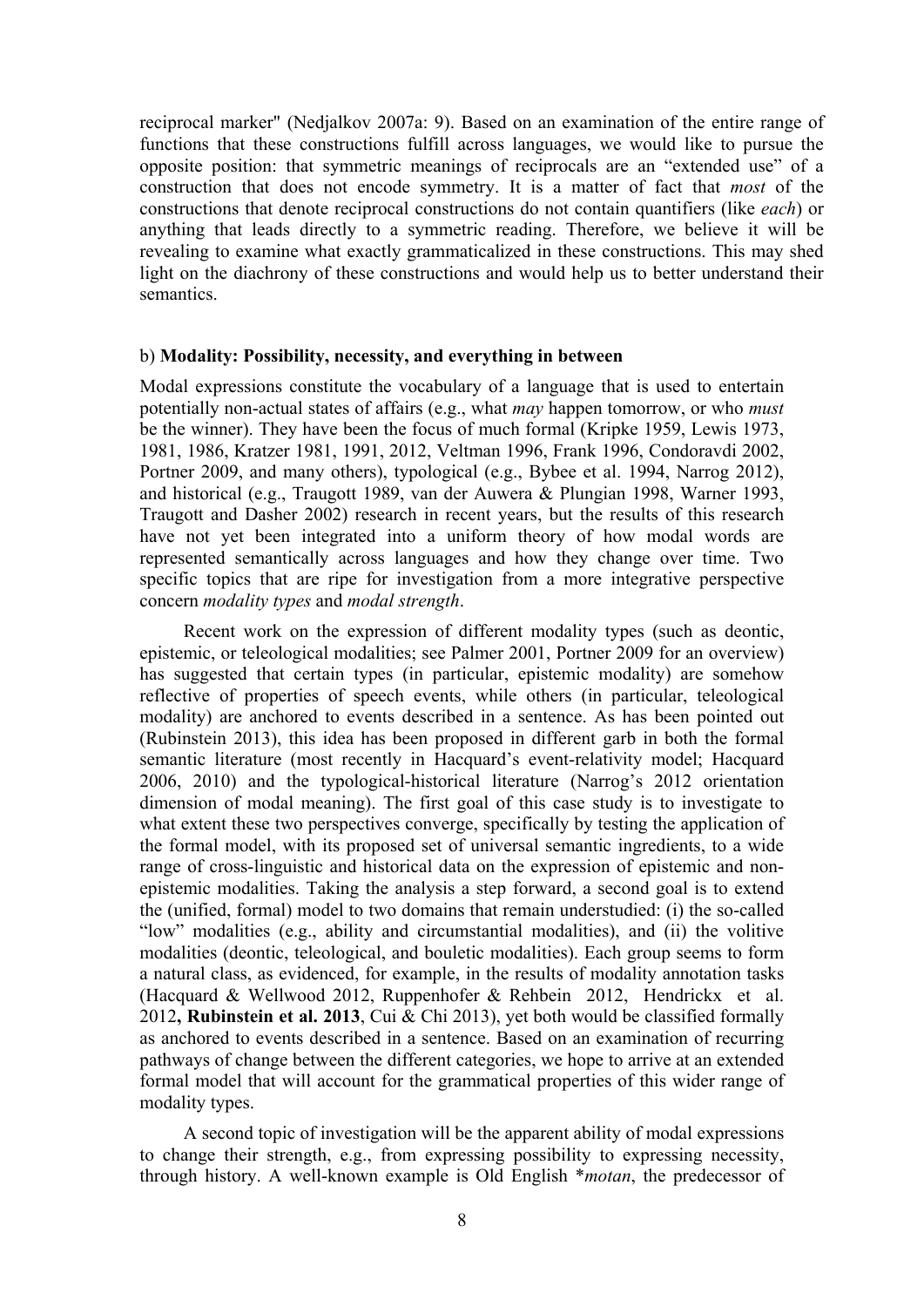English *must*. This modal seems to have originally been capable of expressing both possibility and necessity, becoming the necessity modal it is today only at a later stage of development (Van Herreweghe 2002, Narrog 2012: 187ff., Yanovich 2013). Hebrew presents צריך *carix* 'need' as another interesting test case: a modal that some claim was ambiguous between strong and weak necessity patterns today with strong necessity modals on many tests (Novick 2009, **Rubinstein 2014**). This project will investigate the hypothesis that Hebrew *carix* is a variable-force necessity modal, exploring various theories of variation in force that have recently been developed for modals in other languages (Rullmann et al. 2008, Peterson 2010, Deal 2011, Kratzer 2012, Matthewson 2013, Yanovich 2013). On a broader theoretical level, it will address the question of how – through what mechanisms: syntactic, semantic, or pragmatic – variable-force modals change their strength over time.

#### c) **Temporality: the Perfect**

Another point of convergence between researchers in this project has to do with the complex temporal category 'Perfect,' (e.g., English *I have loved*, Latin *amāvī*, Spanish *he amado/acabo de amar*, Coptic *aiouô eisôtm*). This phenomenon is of particular interesting in the framework of the proposed project, since it clearly exemplifies how the two subfields of linguistics under discussion can contribute to resolving standing issues.

While typological and historical work on the Perfect has been proliferating (e.g. Bybee & Dahl 1989, Dahl 2000), its formal semantic representation is not a settled issue (McCoard 1977, McCawly 1978, Dowty 1979, Mittwoch 1988, 2009, Klein 1992, 2004, Kamp & Reyle 1993, Kiparsky 1998, Iatridou *et al*. 2001, Katz 2003, Pancheva 2003, Portner 2012, among many others),

 Semantically speaking, views diverge as to whether the Perfect is a type of stative, denoting a resultant state or a post-state following an eventuality that occurred prior to it (Perfect as a state, e.g., Kamp & Ryle 1993), or whether, in line with the neo-Reichenbachian view, it introduces an additional temporal interval that is ordered with respect to the eventuality time and the reference time (Extended Now theory, e.g. Dowty 1979, Mittwoch 1988, Iatridou et al. 2001). Each of these analyses has a different take on the empirical data regarding the Perfect, e.g., the different readings associated with the Perfect (e.g., the experiential reading *I have lost my glasses before*; the resultative reading *I have lost my glasses (and they are still lost)*; the universal reading *For the past week, I have been losing my glasses*, and whether these readings are grammatically encoded, i.e., semantic, or whether they are rather due to pragmatic inferences. Neither of these views fully account for the context-dependence of the perfect (Portner 2003, 2012).

 Historically speaking, Bybee & Dahl (1989) enumerate four typical diachronic sources of the perfect in the languages of the world: (i) copula  $+$  past participle: (ii) possessive constructions, involving a past participle (iii) main verb + particle meaning 'already'; and (iv) constructions involving verbs like 'finish.' The first two diachronic sources are, at first glance, compatible with the analysis of the Perfect as a state, and lend support to it. However, this approach to the meaning of the Perfect is unable to account for the entire range of readings related to the Perfect.

 Considering the different diachronic sources for the evolution of Perfect forms will highlight the merits and shortcomings of the extant accounts of the semantics of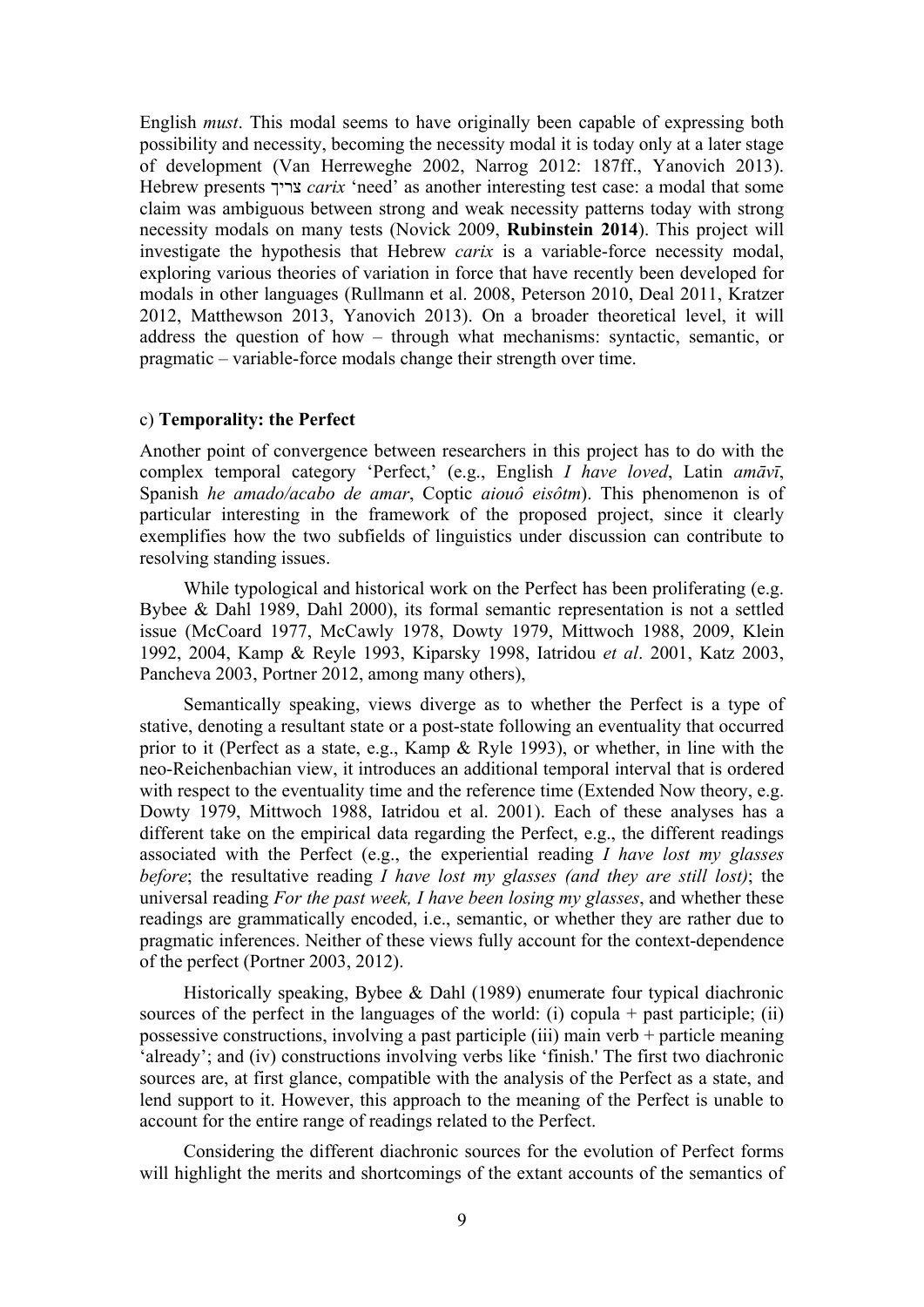the Perfect. This has been done, e.g., by **Boneh (2004, 2010)** for Syrian Arabic, in **Bar-Asher Siegal (forthcoming)** for Eastern Aramaic dialects and **Grossman (2009)** for Coptic-Egyptian and **(Grossman** *in preparation***)** for Spanish, both of which explore the pragmatic and semantic mechanisms implicated in the evolution of perfects from source constructions meaning 'finish' (item iv above). The findings of this research will be considered in light of the hypothesis proposed as the Universal Perfect Cycle (Dahl 2000, Lindstedt 2000), according to which the first perfect reading that emerges is the resultative one, and only later do the experiential and the universal Perfect readings develop, before becoming a general past tense form compatible with narrative uses. Comparing actual documented pathways of change from a variety of unrelated languages, and involving different types of source constructions, will allow us to evaluate both proposed diachronic universals and to settle open questions about the universality of synchronic semantic structures. For recent work on semantic change involving the Perfect, see also Condoravdi & Deo (2014).

\*\*\*

As these sample cases attest, individual research has already been started by members of the group; however, the convergence of the fields of expertise of the members will significantly broaden and systematize the results. In many cases, each one of us focuses on specific subfields of linguistics, as is usually the case in this field, thus some of the group's members are expert semanticists, while others have knowledge in syntax, and others in historical linguistics. All of these bodies of expertise are crucial for any attempt to provide a comprehensive answer to the question posed by this research group.

## **4.4. Defining goals**

An investigation of the type proposed here will have two significant outcomes: (i) a better understanding of the universal properties of semantic categories, (ii) hypotheses regarding recurrent pathways of change, which hopefully, will get us closer to an explanatory theory thereof.

Here is a list of the specific goals emerging from the suggested work plan:

- Empirical/historical coverage of central semantic categories: temporality, modality, negation, possession, reciprocity, definiteness, and more.
- Formulating and testing hypotheses about general mechanisms of semantic change and constraints thereon.
- Gaining insight into the interplay between semantics and pragmatics in historical change, on the one hand, and semantics and syntax, on the other.

## **4.5. Methodologies**

The methodologies to be employed are first and foremost the toolbox of theoretical linguistics, i.e., the analytical methods provided by contemporary semantics, pragmatics, and syntax.

 In addition, we propose to make use of diachronic corpora in order to collect data from historically documented languages. For example, corpus studies are planned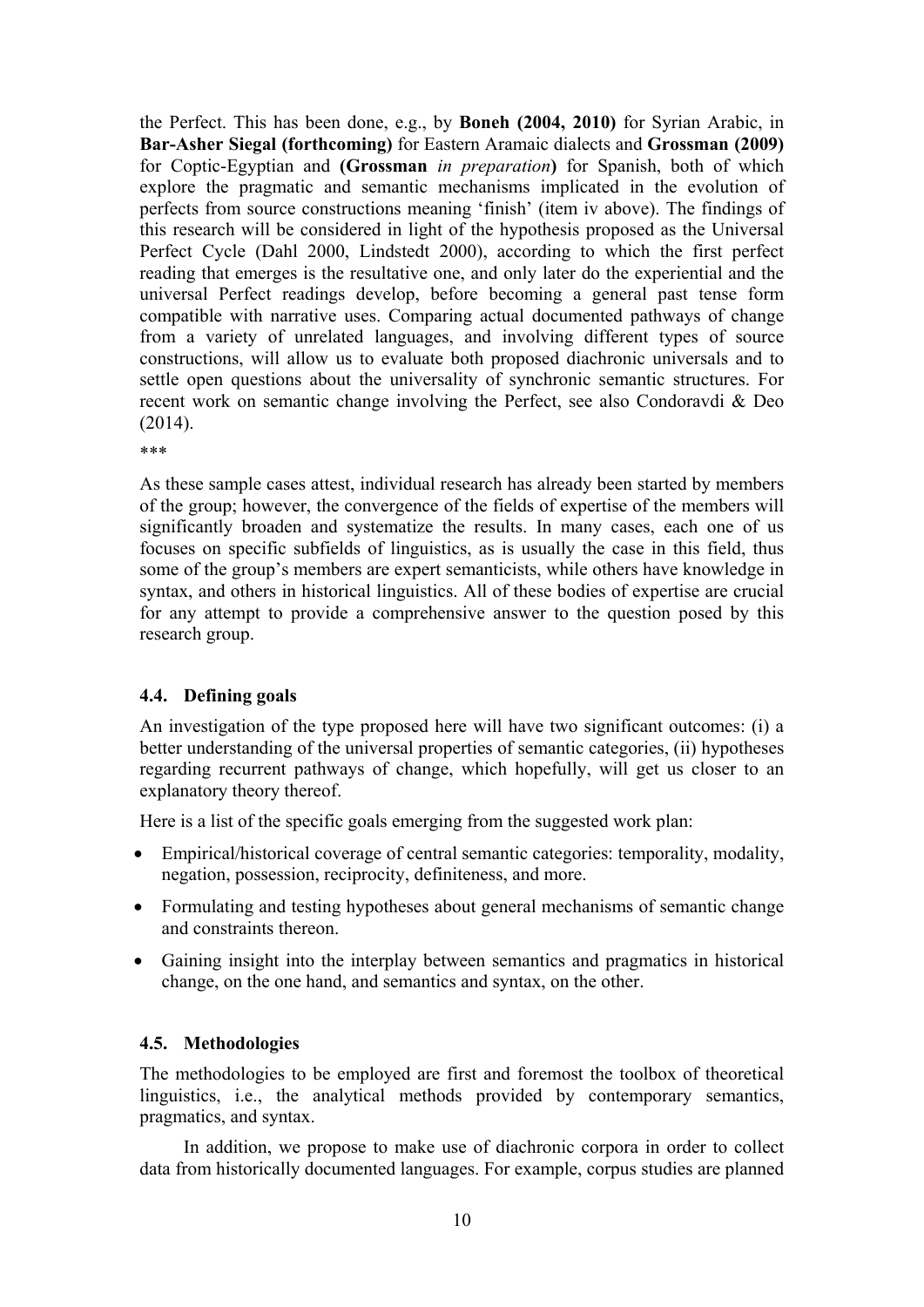to study the evolution of the Perfect construction in Spanish (on the basis of a 100 million word corpus of Spanish from the  $13<sup>th</sup>$ -20<sup>th</sup> centuries) and modality in Hebrew (utilizing the Ben-Yehuda Project and the annotated corpora available from the Hebrew Language Academy). Computational models of language change that rely on historical corpora will be applied once the relevant data has been acquired (see Yang 2000, Deo 2015, Dubossarsky et al. 2014?).

 A third methodology is that of cross-linguistic comparison (i.e., linguistic typology). Linguistic typology provides inductively valid statements about the distribution of synchronic structures in the world's languages, and thereby, by inference, hypotheses about the distribution of the processes of change that gave rise to the structures.

 A final methodology is that of experimental linguistics. Experimental semantics and pragmatics are nascent fields that allow linguists to model, to an extent, the kinds of situations we think are implicated in language change (Grossman & Noveck  $2014+$ ).

## **4.6. Description of expected research achievements**

As discussed above, semantic change is still poorly understood, primarily due to three factors: (i) a lack of in depth case studies from a wide range of languages; (ii) a lack of an explicit theory of semantics underlying claims about semantic change; and (iii) a poor understanding of the relationship between semantics, pragmatics, and syntax in language change.

As such, the expected research achievements will essentially involve making progress on the above three fronts:

- Our proposed project will significantly expand the body of theoretically-informed case studies of semantic change, by widening the scope of investigation to new phenomena in a relatively broad range of languages.
- Furthermore, the application of an explicit theory of semantics to the phenomena of semantic change will allow us to propose and test explicit hypotheses about the mechanisms of semantic change.
- By basing our work on an explicit theory of the division of labor between semantics and pragmatics, on the one hand, and semantics and syntax, on the other, our project will allow us to deepen our understanding of the interplay of these aspects of language in historical change.
- Finally, the proposed project will provide a better understanding of a largely neglected set of questions – what semantic categories are cross-linguistically recurrent ('universal') and time-stable? What semantic categories are prone to change? What does the relative (in)stability of semantic categories tell us about the universality of semantic structure?

The research results produced by the proposed research group will be useful for linguists of various stripes, ranging from theoretical to descriptive linguists, as well as historical and comparative linguists, and philologists. The theoretical research will be of major international import: there is currently heightened interest in how language evolves, and the time is ripe for formal semantics to 'get in on the game,' joining this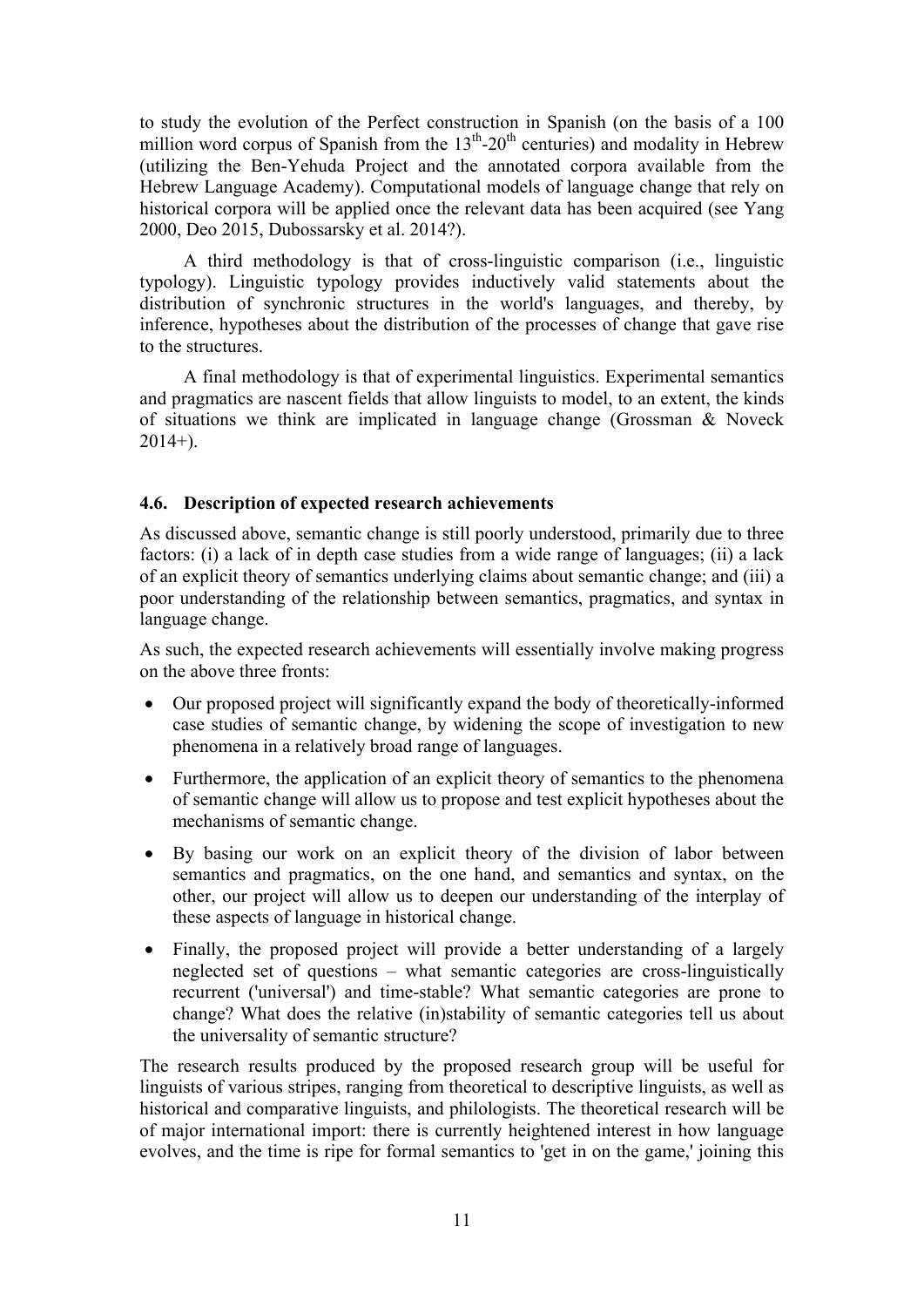joint intellectual enterprise by contributing the powerful tools of semantic formalization.

We believe that our group will contribute to enhancing the interdisciplinary study of language at the Hebrew University and eliminating its historical compartmentalization in multiple departments (Linguistics, Arabic Language and Literature, Classical Studies, Hebrew Language, English, Philosophy, and others). Writing this proposal has taught us that it is a considerable challenge to create a unified "language of investigation" among ourselves, but that this is also a challenge worth taking up. We believe that only a long-term dedicated intellectual effort, such as the one we are applying for here, can produce the desired result.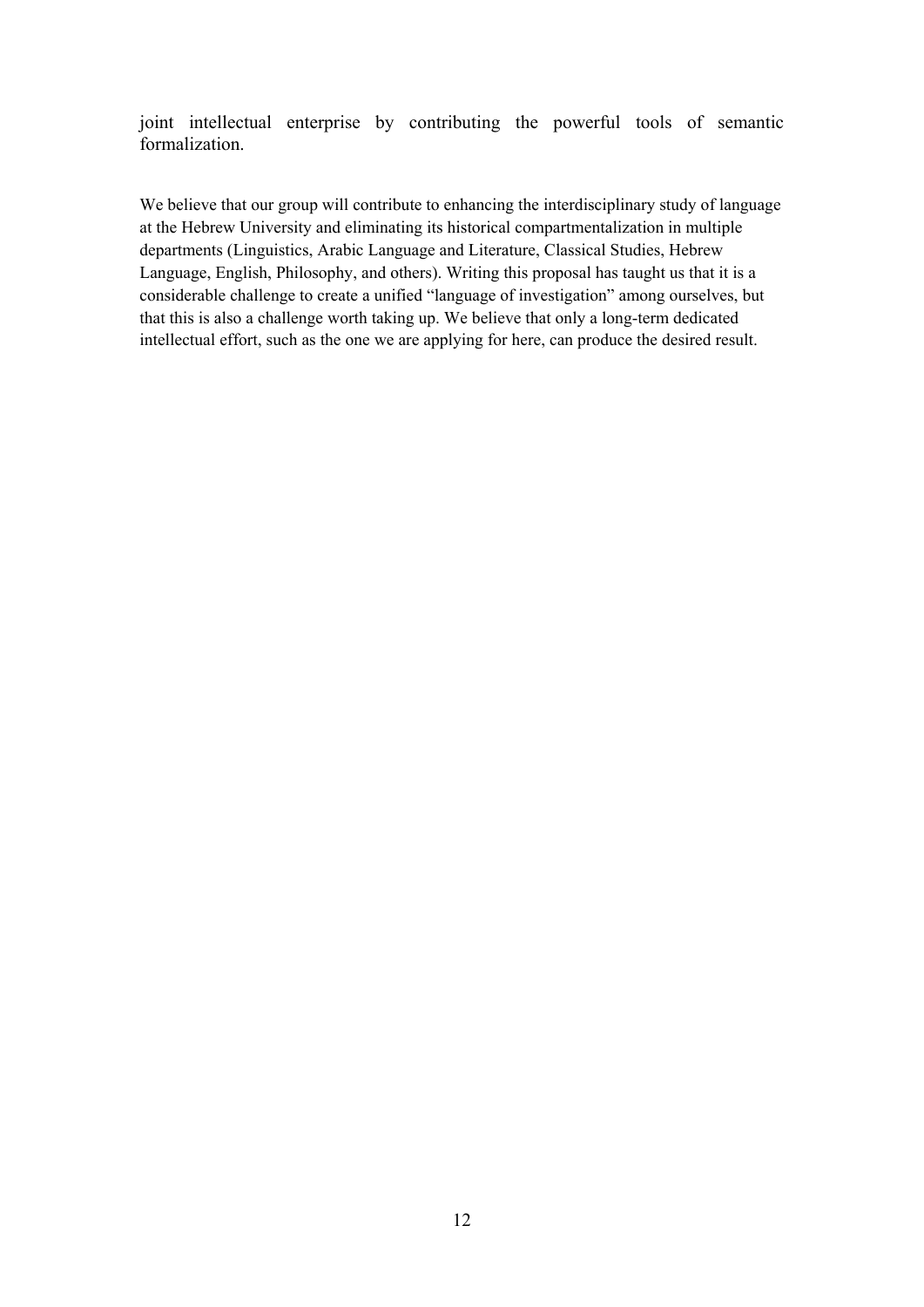# **5. Detailed work plan**

**Year 1**: Presentation of previous work from a cross-disciplinary perspective.

 Learning the distinct research methodologies employed in formal semantics and in historical linguistics by focusing on specific case studies.

Year 2: Focus on universal categories in semantics.

- Examination of semantic categories involved in the pathways of change attested in each case study.
- Forming hypotheses about the process of change (with consideration of pragmatic source of change as well as any resulting syntactic change).

Year 3: Constraints on semantic change.

- Putting the new hypotheses to the test.
- Publication of results.

## **6. Conferences and joint and routine activity**

- During the three years of the project, weekly meetings that include: a discussion group, a reading group, and talks by invited speakers. The reading group will be devoted to reading central literature on semantics and historical linguistics, while the discussion group will deal with the presentation and discussion of our ongoing research.
- International Graduate workshop on semantic change during the second half of the 2nd year, spring 2019. The workshop will be organized by the group's PhD students.
- International workshop on semantic change towards the end of the 3rd year, summer 2020.
- Publication of a volume summarizing the results of the project, end of 2020.

## **7. Milestones indicative of success**

The first milestone is moving from interdisciplinary dialogue to the articulation of a common language, indicating that we have succeeded in learning from each other. If successful, the results should be tangible in the ongoing individual research projects.

 The second milestone is to present in-depth case studies detailing patterns of semantic change across time. These case studies should integrate careful descriptive work with theoretical considerations. This work will start to be published as of the  $2<sup>nd</sup>$ year of activity and will culminate in the planned conference.

 Third, we intend to produce a volume integrating the results of the work of the group, in parallel to publications in leading journals.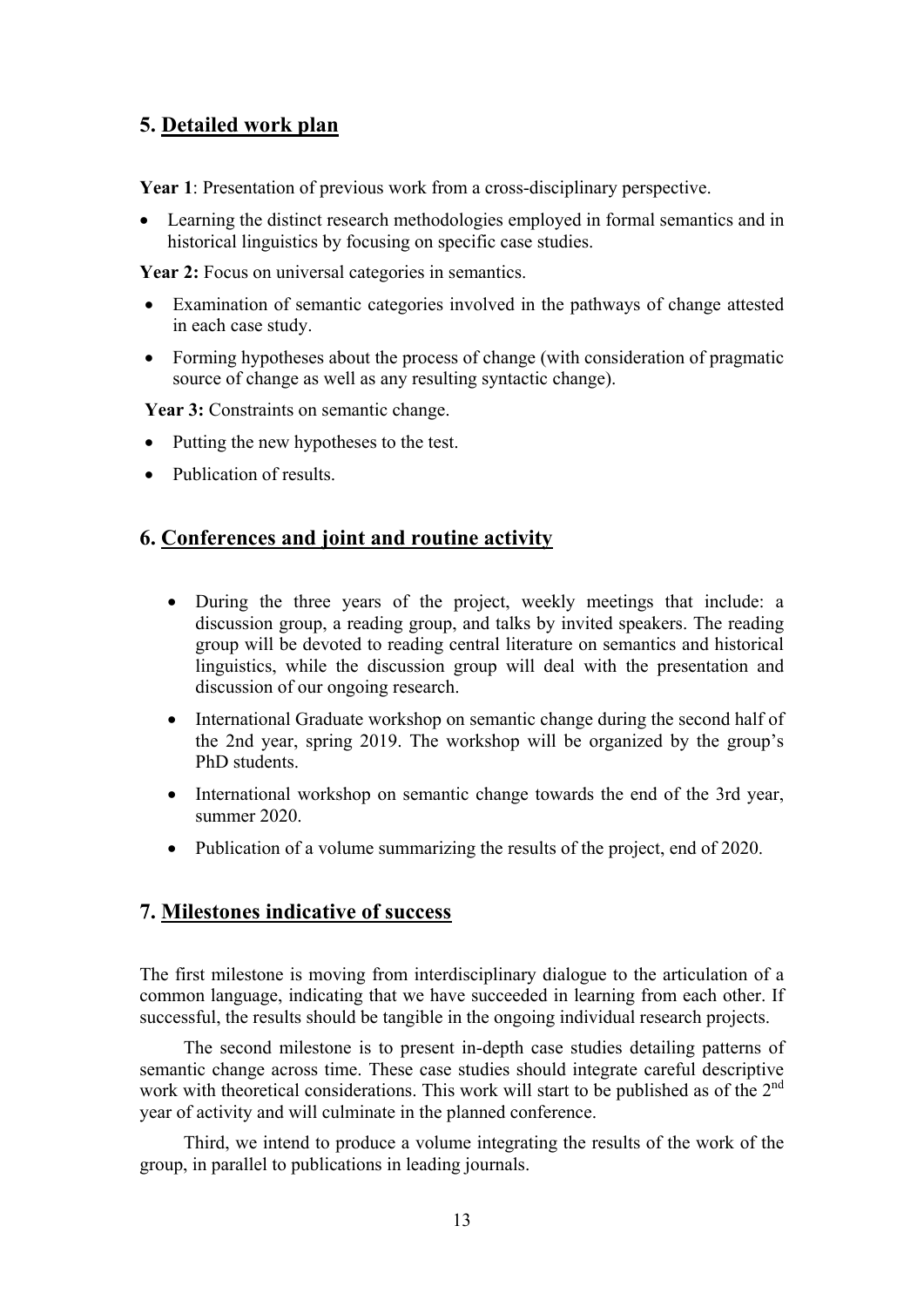## **8. References**

Bar-Asher Siegal, Elitzur A. 2011a. "Notes on reciprocal constructions in Akkadian in light of typological and historical considerations." *Semitica et Classica* 4:23-42.

Bar-Asher Siegal, Elitzur A. 2011b. "From Typology to Diachrony: Synchronic and Diachronic Aspects of Predicative Possessive Constructions in Akkadian." *Folia Linguistica Historica* no. 32:43-88.

Bar-Asher Siegal, Elitzur A. 2012. "Diachronic Syntactic Studies in Hebrew Pronominal Reciprocal Constructions." In *Diachrony in Biblical Hebrew*, edited by Cynthia Miller and Ziony Zevit, 209-244. Winona Lake: Eisenbrauns.

Bar-Asher Siegal, Elitzur A. 2014a. "Notes on the history of reciprocal NP-strategies in Semitic languages in a typological perspective." *Diachronica* no. 31:337–378.

Bar-Asher Siegal, Elitzur A. 2014b. "Reciprocal NP-Strategies in Jewish Dialects of Near Eastern Neo-Aramaic in Light of Parallel Semitic Constructions." no. 2 (1):49- 77. doi: doi:10.1163/22134638-12340018.

Bar-Asher Siegal, Elitzur A. 2014. "From a Non-Argument-Dative to an Argument-Dative: the character and origin of the *qṭīl lī*construction in Syriac and Jewish Babylonian Aramaic", *Folia Orientalia* 51: 59-101

Bar-Asher Siegal, Elitzur A. accepted for publication. "The case for external sentential negation: evidence from Jewish Babylonian Aramaic", *Linguistics*.

Beck, Sigrid. 2001. "Reciprocals are Definiteness." *Natural Language Semantics* no. 9:69-138.

Belletti, Adriana. 1982. "On the anaphoric status of the reciprocal constructions in Italian." *The Linguistic Review* 2. 101-138.

Boneh, Nora 2003. "Modern Hebrew Possessive *yeš* Constructions." In Jacqueline Lecarme, (ed.). *Research in Afroasiatic Grammar II*. John Benjamins Publishing Company, Amsterdam. pp. 63-77.

Boneh, Nora 2003. "Existential Particles in Modern Hebrew and Standard Arabic." In Claire Beyssade, Olivier Bonami, Patricia Cabredo-Hofherr & Francis Corblin (eds.): *Empirical Issues in Formal Syntax and Semantics*, Volume 4, Presses Universitaires de Paris-Sorbonne, Paris. pp. 243-254.

Boneh, Nora 2004. "Resultative (perfect) in Syrian Arabic." In Crouzet, O., Demirdache, H. Wauqier-Gravelines, S. Nantes (eds). *Proceedings of JEL 2004* [Domaines]. University of Nantes, France

Boneh, Nora 2010. "Perfect Constructions in Syrian Arabic." In Cabredo-Hofherr, Particia & Laca, Brenda (eds.), *Layers of Aspect*. CSLI Publications, Stanford. pp. 23- 42.

Boneh, Nora and Ivy Sichel. 2010. "Deconstructing possession." *Natural Language and Linguistic Theory* 28(1): 1-40. Bybee, Joan and Östen Dahl. 1989. "The creation of tense and aspect systems in the languages of the world." *Studies in language* 13: 51-103.

Bybee, Joan L., William Pagliuca and Revere Perkins. 1994. *The Evolution of Grammar. Tense, Aspect and Modality in the Languages of the World*, Chicago/London: The University of Chicago Press.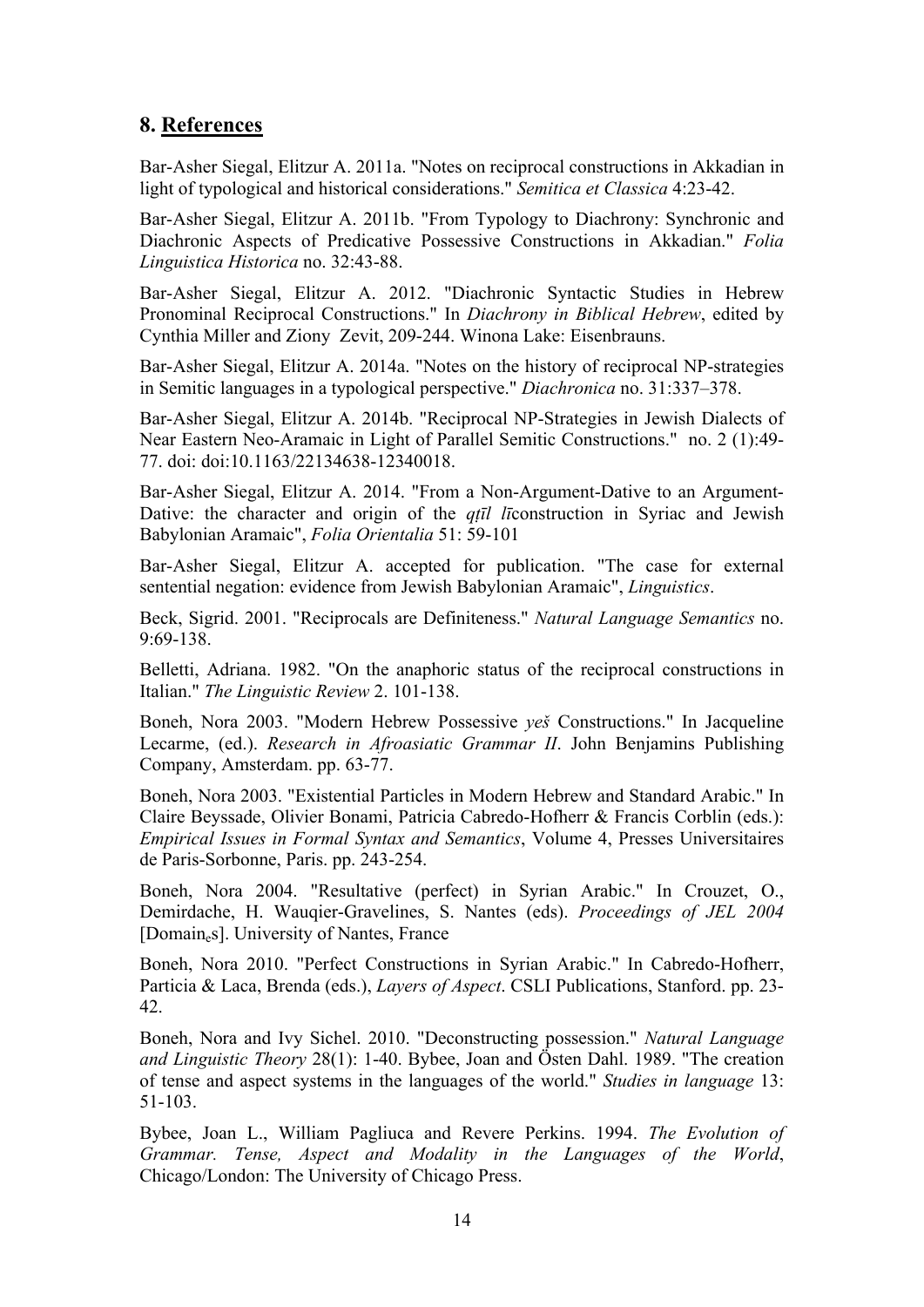Chomsky, Noam. 1981. *Lectures on Government and Binding: The Pisa lectures*. Dordrecht, The Netherlands: Foris.

Condoravdi, Cleo. 2002. "Temporal interpretation of modals: Modals for the present and for the past". In Beaver, D., Kaufmann, S., Clark, B., and Casillas, L. (eds), *The Construction of Meaning*. Stanford, CA: CSLI, pp. 59 – 88 .

Condoravdi, Cleo and Deo, Ashwini. 2014. "Aspect shifts in Indo-Aryan and trajectories of semantic change". In *Language Change at the Syntax-Semantics Interface*, edited by C. Gianollo, A. J"ager, and D. Penka.Cui, Yanyan and Ting Chi. 2013. "Annotating Modal Expressions in the Chinese Treebank." *Proceedings of IWCS 2013 Workshop on Annotation of Modal Meanings in Natural Language* (WAMM), pp. 24-32.

Dahl, Östen. 1985. *Tense and aspect systems*. Oxford: Blackwell.

Dahl, Östen. 2000. "Tense-aspect systems of European languages in a typological perspective." Östen Dahl (ed.), *Tense and Aspect in the Languages of Europe*. pp. 3- 25. Berlin: Mouton de Gruyter.

Dahl, Östen. and Hendin, E. 2000. "Current relevance and event reference." Östen Dahl (ed.), *Tense and Aspect in the Languages of Europe*. pp. 385-401. Berlin: Mouton de Gruyter.

Dalrymple, Mary, Makoto Kanazawa, Yookyung Kim, Sam Mchombo, and Stanley Peter. 1998. "Reciprocal Expressions and the Concept of Reciprocity." *Linguistics and Philosophy* :159-220.

Deal, Amy Rose. 2011. "Modals without scales." *Language*, 87(3):559–585.

Deo, Ashwini. 2015. Diachronic semantics. *Annual Review of Linguistics*, 1: 179– 197.

Dougherty, Ray C. 1974. "The syntax and semantics of each other constructions." *Foundations of Language* no. 12:1–47.

Dowty, D. R. 1979. *Word meaning and Montague Grammar*. Dordrecht: Kluwer.

Eckardt, Regina. 2009. "APO: Avoid Pragmatic Overload." In: Maj-Britt Mosegaard Hansen & Jacqueline Visconti (eds.), *Current Trends in Diachronic Semantics and Pragmatics*. 21-41.

Evans, Nicholas, Alice Gaby, and Rachel Nordlinger. 2007. "Valency mismatches and the coding of reciprocity in Australian languages." *Linguistic Typology* no. 11:541- 597.

Fiengo, Robert & Howard Lasnik. 1973. "The logical structure of reciprocal sentences in English." *Foundations of Language* 9. 447–468.

Filip, Hana, and Gregory N. Carlson. 2001. "Distributivity strengthens reciprocity, collectivity weakens it." *Linguistics and Philosophy* no. 24:417–466.

Fleischmann, Suzanne. 1982. *The future in thought and language. Diachronic evidence from Romance*. Cambridge: Cambridge University Press.

Frajzyngier, Zygmunt, and Tracy S. (eds.) Curl. 2000. *Reciprocals: Form and Function*. Amsterdam: John Benjamins.

Frank, Anette. 1996. *Context Dependence in Modal Constructions*. PhD thesis, Stuttgart.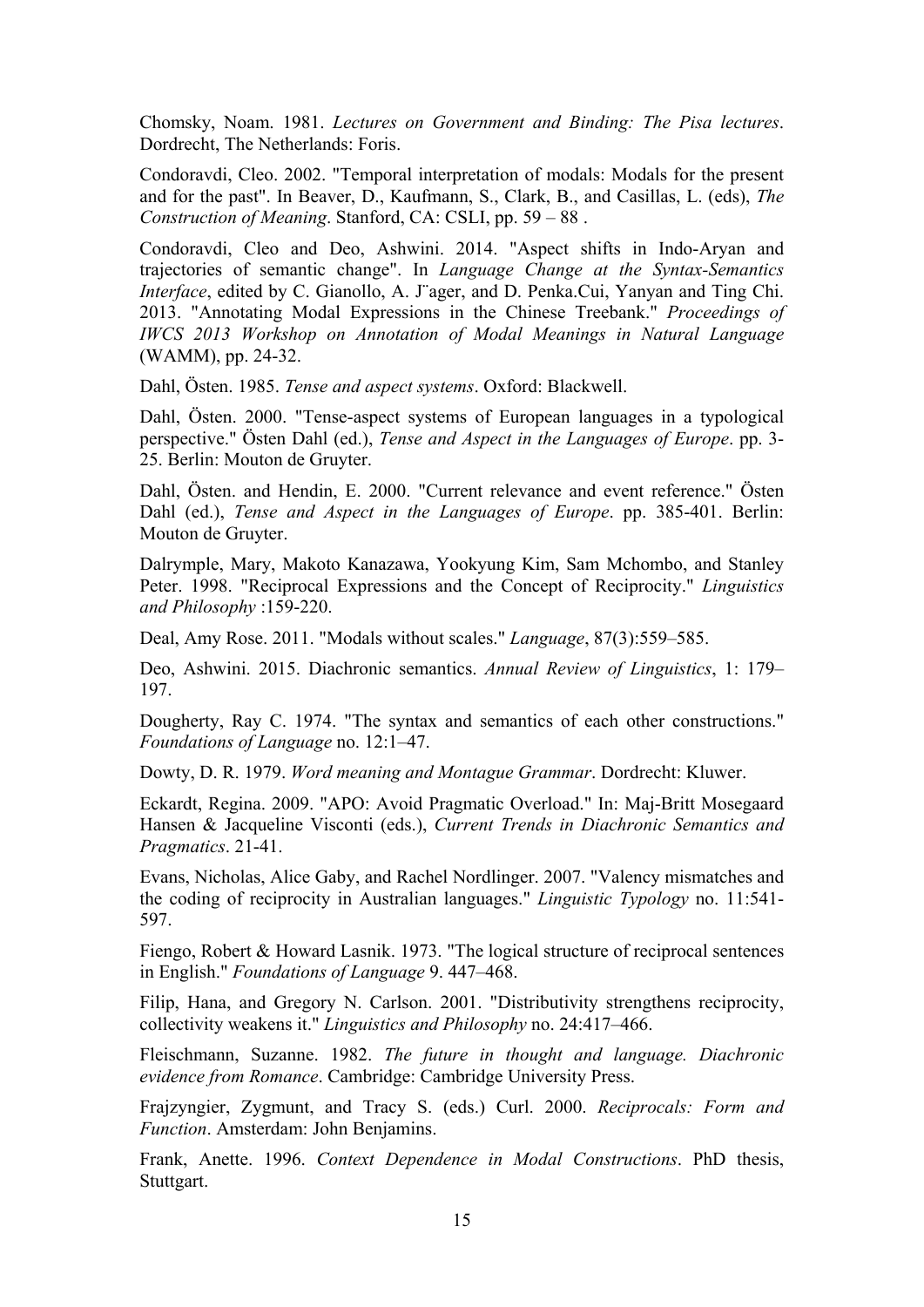Frege, Gottlob. 1892. "On Sense and Reference." in *Translations from the Philosophical Writings of Gottlob Frege*, Peter Geach and Max Black (eds.), Oxford: Basil Blackwell, 1960, 56–78.

Grice, Paul. 1969. "Utterer's Meaning and Intentions." in The Philosophical Review 78 (2): 147-177.

Grossman, Eitan. 2009. "Periphrastic perfects in the Coptic dialects: a case study in grammaticalization." *Lingua Aegyptia* 19: 81-118.

Grossman, Eitan and Ira Noveck. 2014+. "What historical linguistics and experimental pragmatics can learn from each other." *Linguistics Vanguard* (under consideration).

Grossman, Eitan and Stephane Polis. 2014. "On the pragmatics of subjectification: The grammaticalization of verbless allative futures (with a case study in Ancient Egyptian)." *Acta Linguistica Hafniensia* 46: 25-63.

Grossman, Eitan, Guillaume Lescuyer and Stephane Polis. 2014. "Contexts and inferences: the grammaticalization of the Later Egyptian Allative Future." In: Eitan Grossman et al. (eds.) *Forms and Functions: Studies in Ancient Egyptian Grammar.* Hamburg: Widmaier Verlag. 87-136.

Grossman, Eitan and Malte Rosemeyer. In preparation. "Diagnosing the evolution of perfects in Spanish: a corpus study". Ms. The Hebrew University of Jerusalm.

Hacquard, Valentine. 2006. *Aspects of modality*. PhD thesis, MIT.

Hacquard, Valentine. 2010. "On the event relativity of modal auxiliaries." *Natural Language Semantics*, 18(1):79–114.

Hacquard, Valentine. and Wellwood, Alexis. 2012. "Embedding epistemic modals in English: A corpus-based study." *Semantics and Pragmatics*, 5(4):1–29.

Haas, Florian 2010. *Reciprocity in English: Historical Development and Synchronic Structure*. New York-London: Routledge Taylor & Francis Group.

Heim, Irene, Howard Lasnik & Robert May. 1991. "Reciprocity and plurality." *Linguistic Inquiry* 22. 63-101.

Heim, Irene and Angelika Kratzer, 1998, *Semantics in Generative Grammar*, Oxford: Blackwell Publishing.

Heine, Bernd, and Hiroyuki Miyashita. 2008. "The intersection between reflexives and reciprocals: a grammaticalization perspective." In *Reciprocals and Reflexives — Theoretical and Cross-linguistic Explorations*, edited by Ekkehard König and Volker. Gast, 169-223. Berlin: Mouton de Gruyter.

Hendrickx, Iris, Amália Mendes and Silvia Mencarelli. 2012. "Modality in text: A proposal for corpus annotation." In *Proceedings of the Eight International Conference on Language Resources and Evaluation* (LREC'12).

Higginbotham, James 1980. "Reciprocal interpretation." *Journal of Linguistic Research* 1:97–117.

Hock, Hans Henrich, 1991. *Principles of Historical Linguistics*. Berlin: De Gruyter Mouton.

Hopper, Paul J. and Elizabeth C. Traugott. 2003. *Grammaticalization*. Cambridge: Cambridge University Press.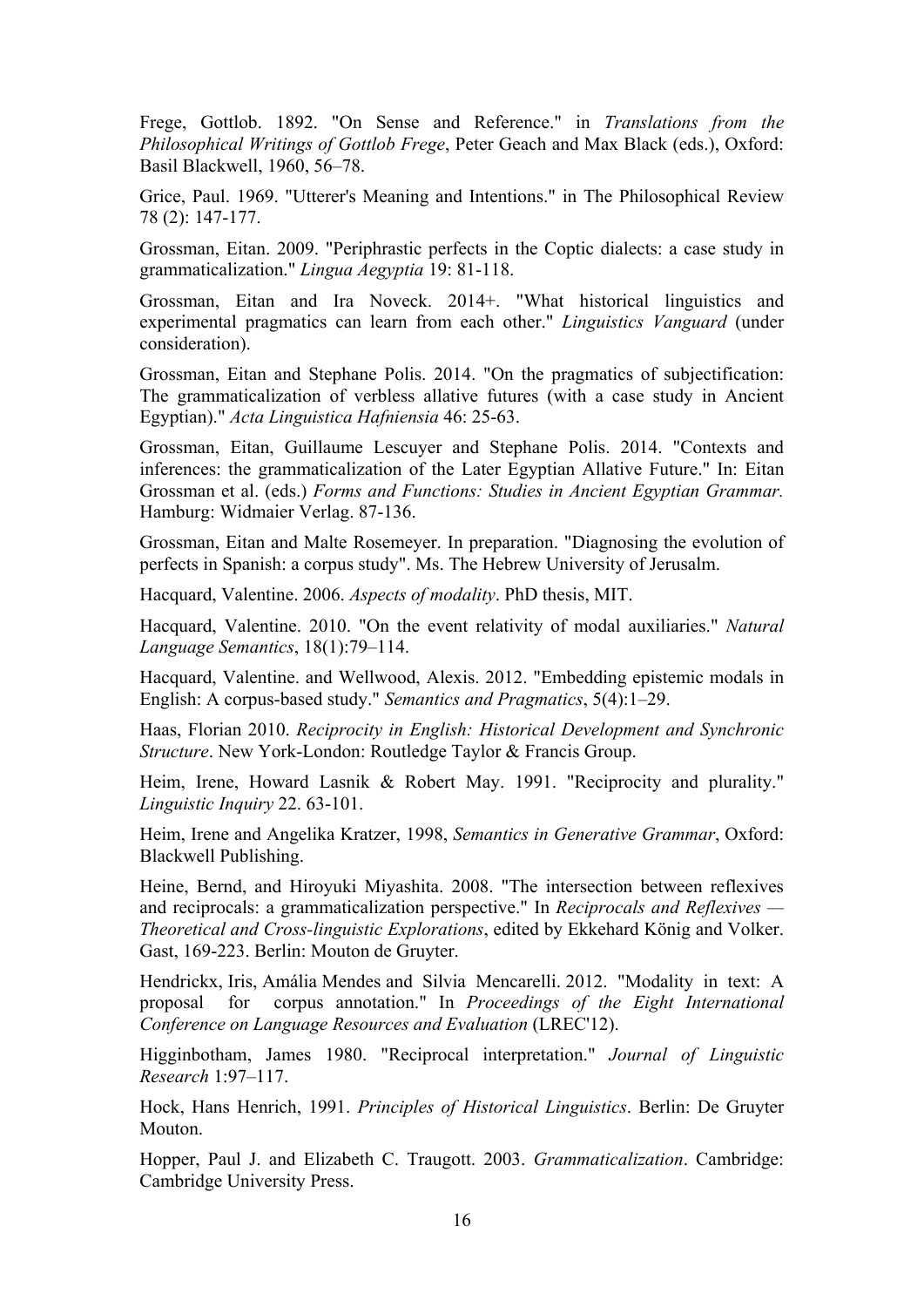Iatridou, Sabine, Elena Anagnostopoulou and Roumyana Izvorski. 2001. "Observations about the form and meaning of the perfect." In Kenstowicz, M. (Ed:). *Ken Hale: A Life in Language*. Cambridge. MA: MIT Press. pp. 189-238.

Kamp, Hans and Uwe Reyle. 1993. *From Discourse to Logic.* Dordrecht: Kluwer Academic Press.

Katz, Graham. 2003. "On the stativity of the English Perfect." In A. Alexiadou, M. Rathert and A. von Stechow (eds.), *Perfect Explorations*. pp. 205-234. Berlin: de Gruyter.

Kiparsky, Paul. 2002. "Event structure and the perfect." In D.I. Beaver, L.D. Casillas Martinez, B.Z. Clark and S. Kaufmann (eds.), *The construction of meaning*. pp. 113- 136. Stanford: CSLI.

Klein, Wolfgang. 1992. "The present perfect puzzle." *Language* 68: 525-552.

Klein, Woflgang. 1994. *Time in Language.* London: Routledge.

Klein, Woflgang. 2000. "An analysis of the German Perfect. " *Language*. 76: 358- 382.

König, Ekkehard, and Volker Gast (eds.). 2008. *Reciprocals and Reflexives — Theoretical and Cross-linguistic Explorations*. Berlin: Mouton de Gruyter.

König, Ekkehard, and Shigehiro Kokutani. 2006. "Towards a Typology of Reciprocal Constructions: Focus on German and Japanese." *Linguistics* no. 44:271-302.

Kratzer, Angelika. 1981. "The notional category of modality." In Eikmeyer, H.-J. and Rieser, H. (eds), *Words, Worlds, and Contexts*, pp. 38 – 74 . Berlin: de Gruyter.

Kratzer, Angelika. 1991. "Modality." In von Stechow, A. and Wunderlich, D. (eds), *Semantik/Semantics: An International Handbook of Contemporary Research*, pp. 639 – 50 . Berlin: de Gruyter.

Kratzer, Angelika. 2012. *Modals and conditionals*. Oxford University Press.

Kripke, Saul. 1959. "A completeness theorem in modal logic." *The Journal of Symbolic Logic* 24:1–14.

Langendoen, D. Terence. 1978. "The logic of reciprocity." *Linguistic Inquiry* no. 9:177–197.

Lewis, David. 1970. "General Semantics" *Synthese* 22: 18–67.

Lewis, David. 1975. "Languages and Language," in *Language, Mind, and Knowledge*, Gunderson, K. (ed.), Minneapolis: University of Minnesota Press.

Lewis, David. 1981. "Ordering semantics and premise semantics for counterfactuals." *Journal of Philosophical Logic*, 10: 217-34.

Lewis, David. 1986. *The Plurality of Worlds*. Oxford: Blackwell.

Lichtenberk, Frantisek. 1985. "Multiple Uses of Reciprocal Constructions." *Australian Journal of Linguistics* no. 5:19-41.

Lichtenberk, Frantisek. 2000. "Reciprocals Without Reflexives." In *Reciprocals: Form and Function*, edited by Zygmunt Frajzyngier and Tracy S. Curl, 85-122. Amsterdam: John Benjamins.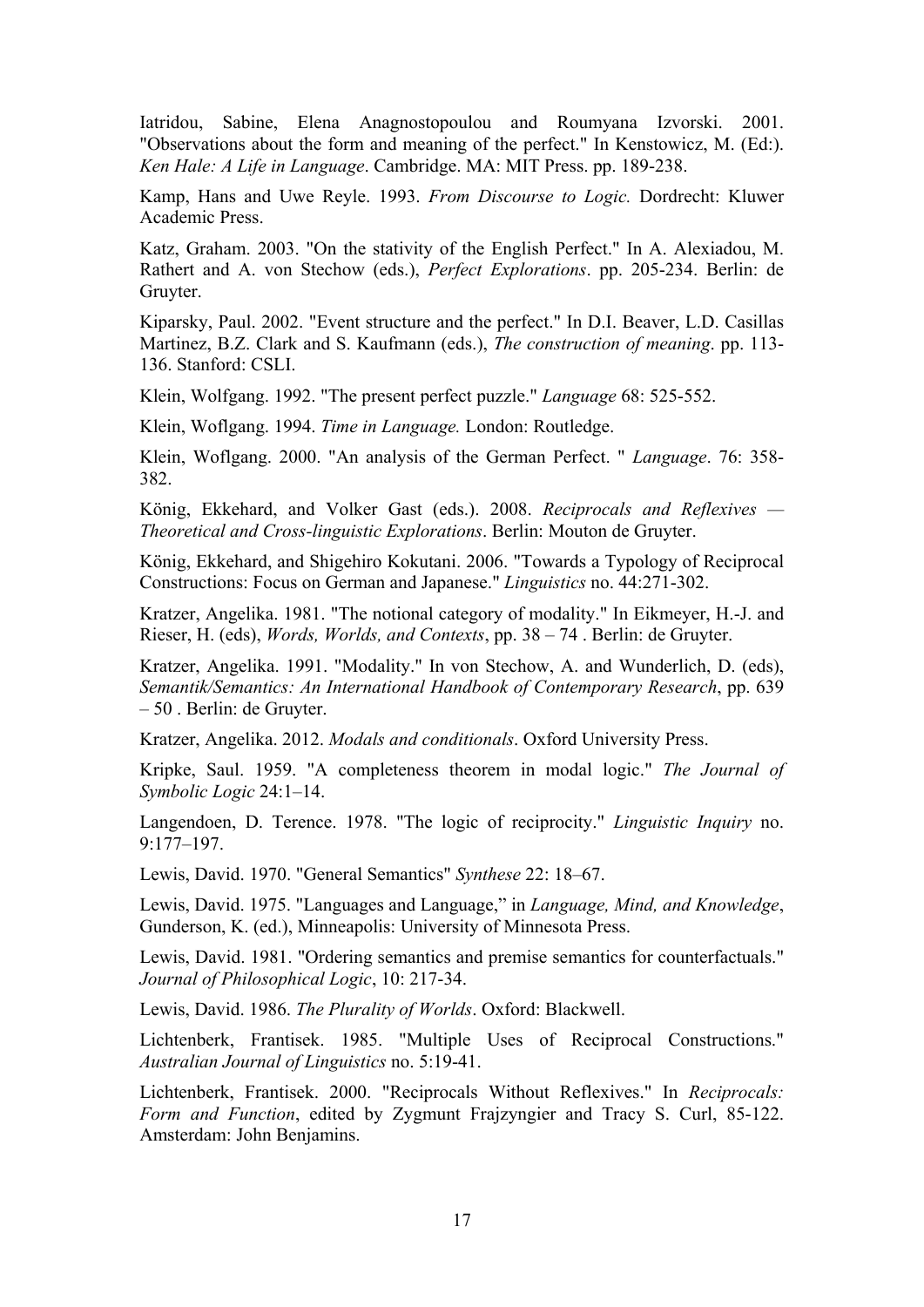Lindstedt, Juko. 2000. "The perfect – aspectual, temporal and evidential." In Dahl, Östen (ed). *Tense and Aspect in the Languages of Europe*. pp. 365-383. Berlin & New-York: Mouton de Gruyter.

Majid, Asifa, Nicholas Evans, and Alice Gaby. 2011. "The Semantics of reciprocal constructions across languages: and extensional approach." In *Reciprocals and Semantic Typology* edited by Nicholas Evans, Alice Gaby, Stephem C. Levinson and Asifa Majid, 29-59. Amsterdam-Philadelpia: John Benjamins

Maslova, Elena. 2007. "Reciprocal and Polyadic (Remarkable Reciprocals in Bantu)." *Nedjalkov 2007*:335-352.

Maslova, Elena. 2000. "Reciprocals and Set Construal." *Frajzyngier and Curl 2000*:161-178.

Matthewson, Lisa. 2013. "Gitksan modals." *International Journal of American Linguistics* 79(3).

McCawley, James. D. 1981. "Notes on the English present perfect". *Australian Journal of Linguistics* 1:81-90.

McCoard, Robert. W. 1978. *The English Perfect: Tense Choice and Pragmatic Inferences.* Amsterdam: North-Holland Press.

Mittwoch, Anita. 1988. "Aspects of English Aspect: on the Interaction of Perfect, Progressive, and Durational Adverbials." *Linguistics and Philosophy* 11: 203-54.

Mittwoch, Anita. 2008. "The English resultative perfect and its relationship to the experiential perfect and the simple past tense". *Linguistics and Philosophy* 31:323- 351.

Montague, Richard, 1974, *Formal Philosophy: The Selected Papers of Richard Montague*, R. Thomason (ed.), New Haven: Yale University Press.

Narrog, Heiko. 2012. *Modality, Subjectivity, and Semantic Change: A Crosslinguistic Perspective*. Oxford: Oxford University Press.

Narrog, Heiko and Bernd Heine. 2011. O*xford handbook of grammaticalization*. Oxford: Oxford University Press.

Nedjalkov, Vladimir P. 2007a. "Overview of the Research: Definitions of Terms, Framework, and Related Issues." *Nedjalkov 2007*:3-114.

Nedjalkov, Vladimir P. (ed.). 2007b. *Reciprocal Constructions*. 5 vols. Amsterdam: John Benjamins.

Novick, Tzvi. 2009. "The modality of *sarik* in tannaitic Hebrew." *Journal of Semitic Studies,* 54(1), 149–160.

Palmer, Frank. R. 2001. *Mood and modality*. Cambridge: Cambridge University Press, 2nd edition.

Pancheva, Roumyana. 2003. "The Aspectual Makeup of Perfect Participles and the Interpretations of the Perfect." In: Alexiadou, A. *et al.* (Eds.) *Perfect Explorations.* Mouton de Gruyter. pp. 277–306.

Plank, Frans. 2008. "Thoughts on the origin, progress, and pronominal status of reciprocal forms in Germanic, occasioned by those of Bavarian." In *Reciprocals and Reflexives — Theoretical and Cross-linguistic Explorations*, edited by Ekkehard König and Volker Gast, 347-373. Berlin: Mouton de Gruyter.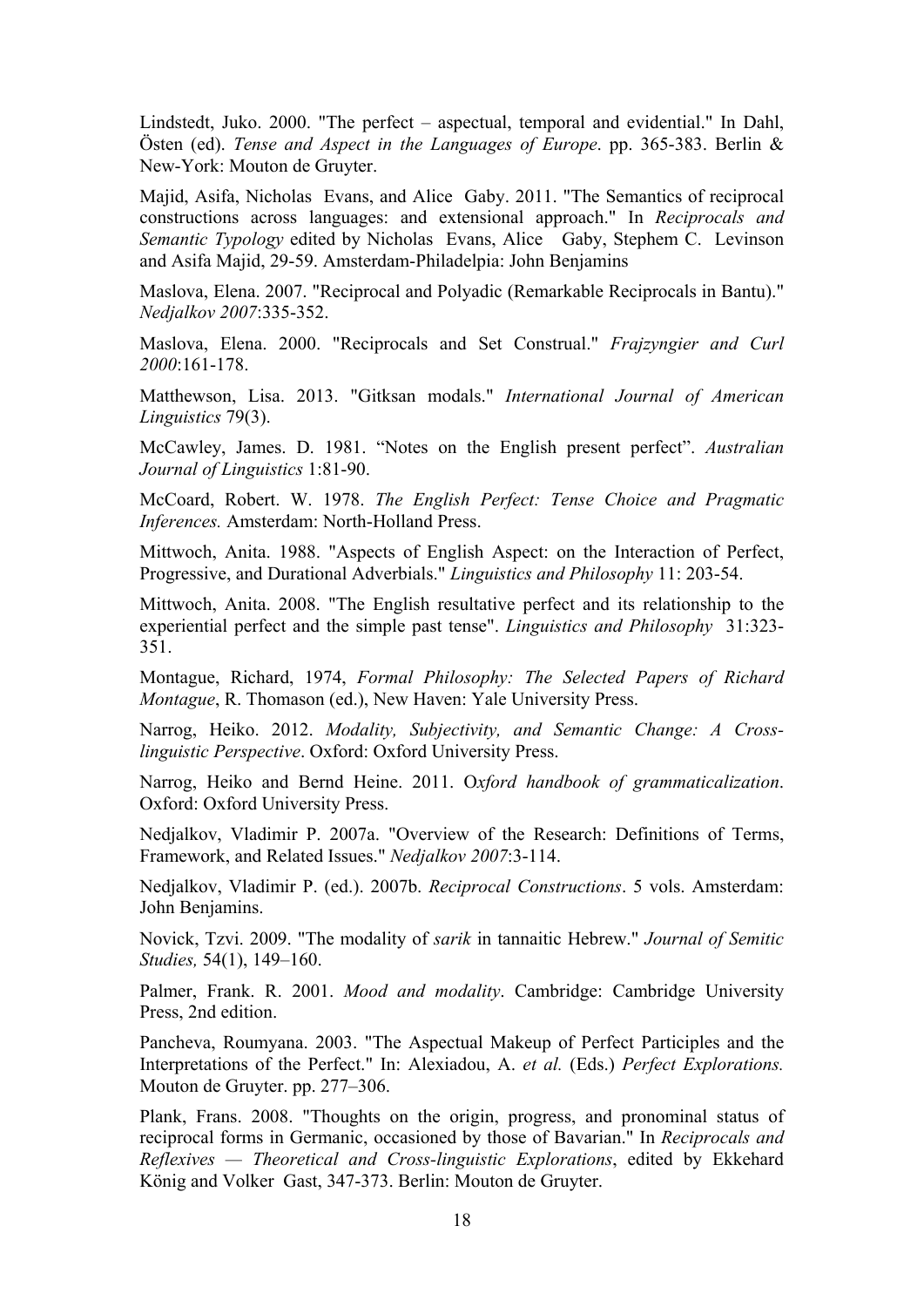Peterson, Tyler. 2010. *Epistemic Modality and Evidentiality in Gitksan at the Semantics-Pragmatics Interface*. PhD thesis, University of British Columbia.

Pietroski, Paul. 2003. "The Character of Natural Language Semantics." in *Epistemology of Language*, Oxford: Oxford University Press.

Portner, Paul. 2003. "The (Temporal) Semantics and (Modal) Pragmatics of the Perfect." *Linguistics and Philosophy* 26:459-510.

Portner, Paul. 2009. *Modality*. Oxford University Press.

Portner, Paul. 2012. "Perfect and Progressive." In Claudia Maienborn, Klaus von Heusinger, and Paul Portner, eds., *Semantics: An International Handbook of Natural Language Meaning*, vol. 1. Mouton de Gruyter.

Reichenbach, Hans. 1947. *Elements of Symbolic Logic*. Macmillian.

Rubinstein, Aynat. 2009. "Groups in the Semantics of Reciprocal Verbs." In *Proceedings of the 38th annual meeting of the North East Lingusitic Society*, 269-282. Amherst, Mass: GLSA.

Rubinstein, Aynat. 2012. *Roots of Modality*. PhD thesis, University of Massachusetts Amherst.

Rubinstein, Aynat. 2013. "Review of Narrog 2012." *Linguist List* 24.2942.

Rubinstein, Aynat. 2014. "On Necessity and Comparison". *Pacific Philosophical Quarterly*, 95: 512-554.

Rubinstein, Aynat, Hillary Harner, Elisabeth Krawczyk, Dan Simonson, Graham Katz, and Paul Portner. 2013. "Toward fine-grained annotation of modality in text." *Proceedings of IWCS 2013 Workshop on Annotation of Modal Meanings in Natural Language* (WAMM), pp. 38-46.

Rullmann, Hotze, Lisa Matthewson, and Henry Davis. 2008. "Modals as distributive indefinites." *Natural Language Semantics*, 16(4):317–357.

Ruppenhofer, Josep and Ines Rehbein. 2012. "Yes we can!? Annotating English modal verbs." In *Proceedings of the Eight International Conference on Language Resources and Evaluation* (LREC'12).

Sabato, Sivan and Yoad Winter. 2012. "Relational domains and the interpretation of reciprocal". *Linguistics and Philosophy* 35:191-241.

Traugott, Elizabeth C. 1989. "On the rise of epistemic meanings in English: an example of subjectification in semantic change." *Language*, 65: 31 – 55 .

Traugott, Elizabeth C. and Richard B. Dasher. 2002. *Regularity in semantic change*. Cambridge: Cambridge University Press.

van der Auwera, Johan and Vladimir A. Plungian. 1998. "Modality's semantic map." *Linguistic Typology*, 2(1):79–124.

Van Herreweghe, Mieke. 2001. "\**Motan* in the Anglo-Saxon poetic records." *Belgian Journal of Linguistics* 14: 207-239.

Veltman, Frank. 1996. "Defaults in update semantics." *Journal of Philosophical Logic* 25: 221–261.

Vezzosi, Letizia. 2010. "Micro-Process of Grammaticalization: The case of Italian l'un l'altro." In *Grammaticalization: current views and issues*, edited by Katerina